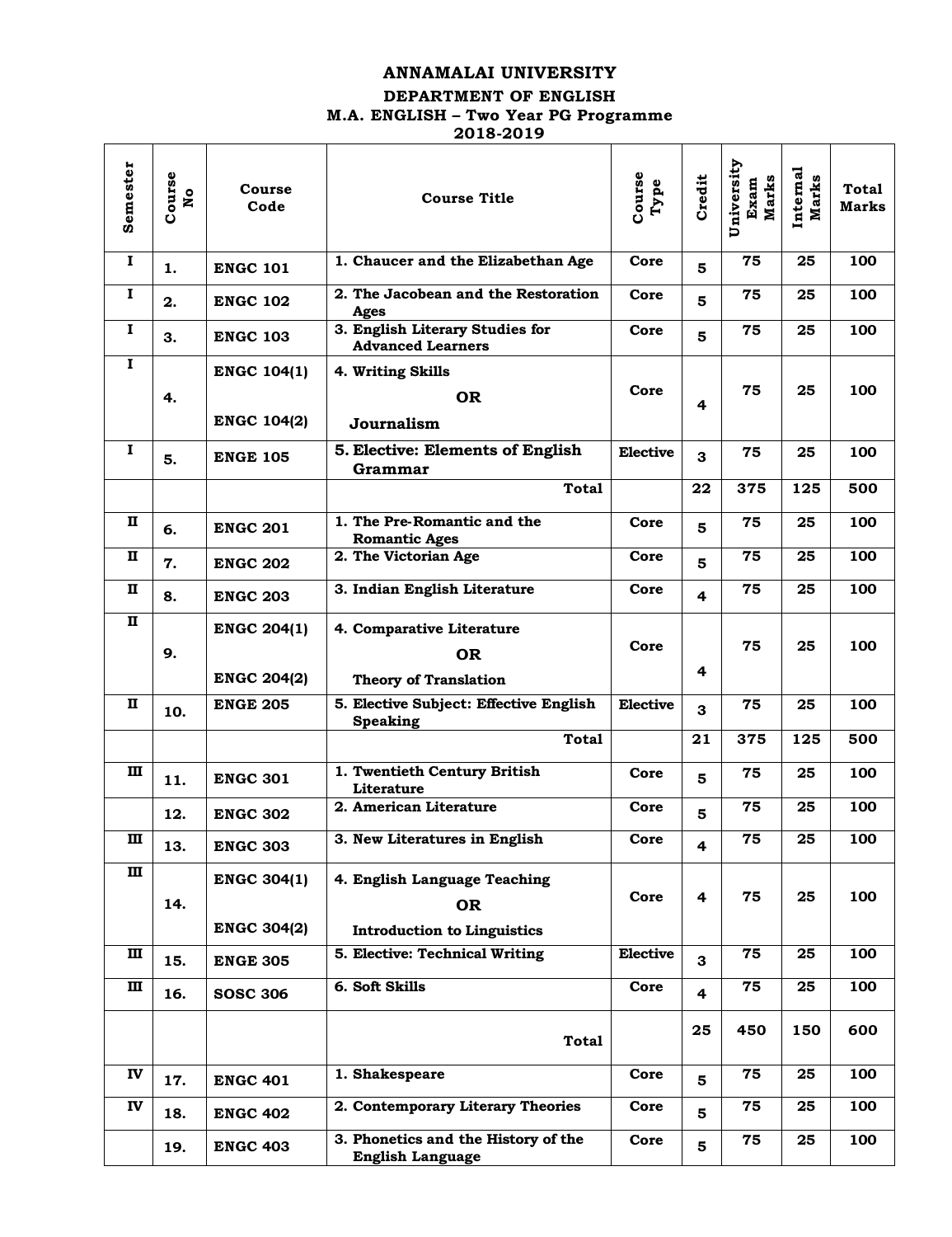| IV |     | <b>ENGC 404(1)</b> | 4. Women's Writings                                         |                 |    |      |     |      |
|----|-----|--------------------|-------------------------------------------------------------|-----------------|----|------|-----|------|
|    | 20. |                    | <b>OR</b>                                                   | Core            | 4  | 75   | 25  | 100  |
|    |     | <b>ENGC 404(2)</b> | <b>Eco Studies in Literature</b>                            |                 |    |      |     |      |
| IV | 21. | <b>ENGE 405</b>    | 5. Elective: English for Competitive<br><b>Examinations</b> | <b>Elective</b> | З  | 75   | 25  | 100  |
|    |     |                    | Total                                                       |                 | 22 | 375  | 125 | 500  |
|    |     |                    | <b>Grand Total</b>                                          |                 | 90 | 1575 | 525 | 2100 |

**Note: An Elective Course has to be chosen by a student as per his / her choice. Elective Courses offered by various Departments for the Two Year PG Programmes from Semester I to Semester IV are enclosed.**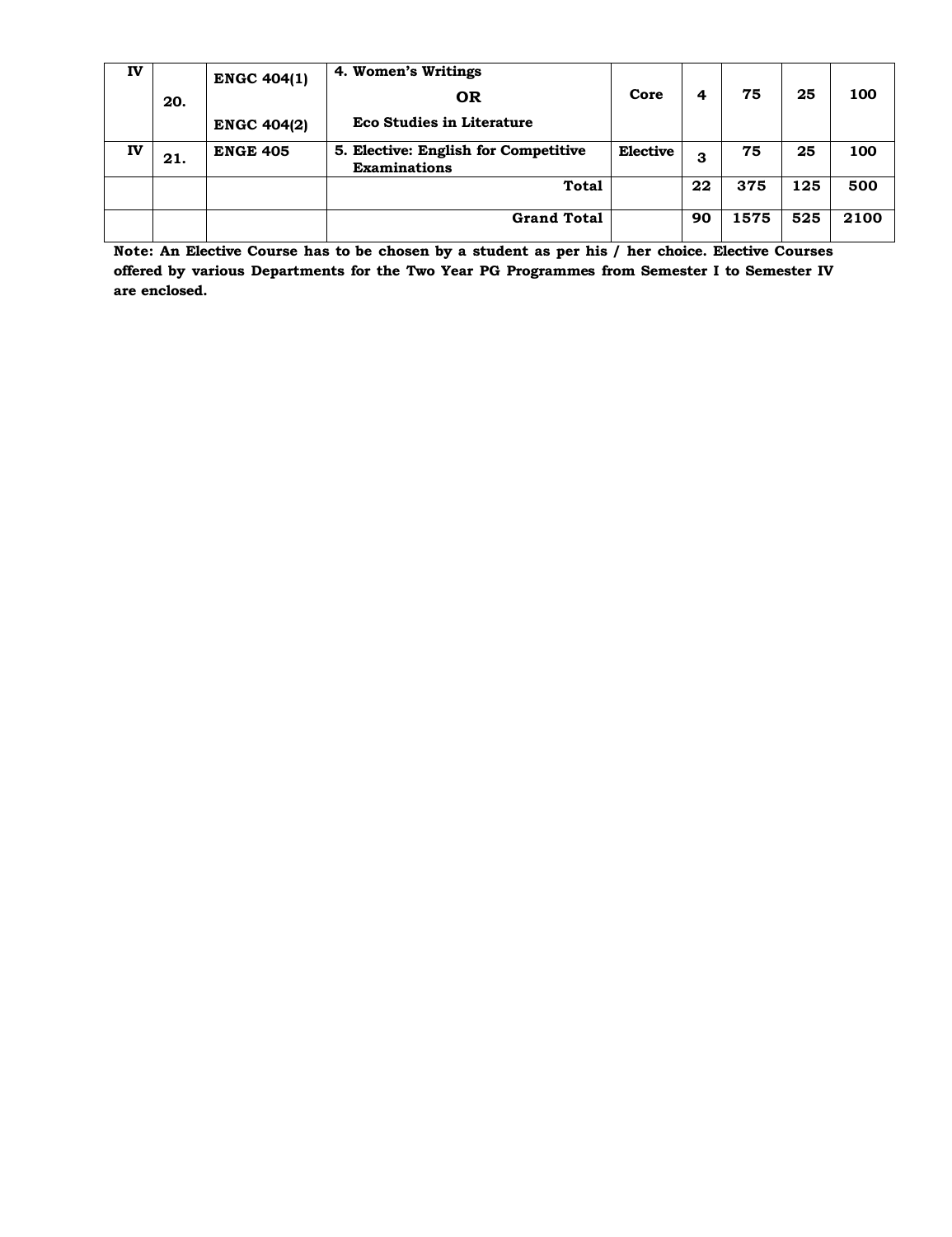|  | 10 <sup>i</sup><br>ENGC | Chaucer and the Elizabethan Age |  |  |  |
|--|-------------------------|---------------------------------|--|--|--|
|--|-------------------------|---------------------------------|--|--|--|

To enable the students to get acquainted with Chaucer and the characteristics of British Literature written during the Elizabethan Age **Unit I**

| Geoffrey Chaucer                       | "The Prologue to the Canterbury Tales"                             |
|----------------------------------------|--------------------------------------------------------------------|
| Sir Thomas Wyatt                       | "Forget Not Yet the TyrdeEntent"                                   |
| Earl of Surrey                         | "When Raging Love with Extreme Paine"                              |
| Unit II                                |                                                                    |
| <b>Edmund Spenser</b>                  | "Epithalamion"                                                     |
| Sir Walter Raleigh                     | "The Shepherd's Description of Love"                               |
| Sir Philip Sidney                      | "Philomela"                                                        |
| Unit III                               |                                                                    |
| Sir Philip Sidney                      | <b>AnApologie</b> for Poetrie                                      |
| Francis Bacon                          | "Of Truth"                                                         |
| $^{\prime\prime}$                      | "Of Death"                                                         |
| $^{\prime\prime}$<br>$^{\prime\prime}$ | "Of Revenge"                                                       |
| $\boldsymbol{\eta}$                    | "Of Simulation and Dissimulation"<br>"Of Marriage and Single Life" |
| Unit IV                                |                                                                    |
| <b>Christopher Marlowe</b>             | Dr. Faustus                                                        |
| John Webster                           | <b>The White Devil</b>                                             |
| Unit V                                 |                                                                    |
| Thomas Middleton                       | <b>The Changeling</b>                                              |
| Ben Jonson                             | <b>Every Man in His Humour</b>                                     |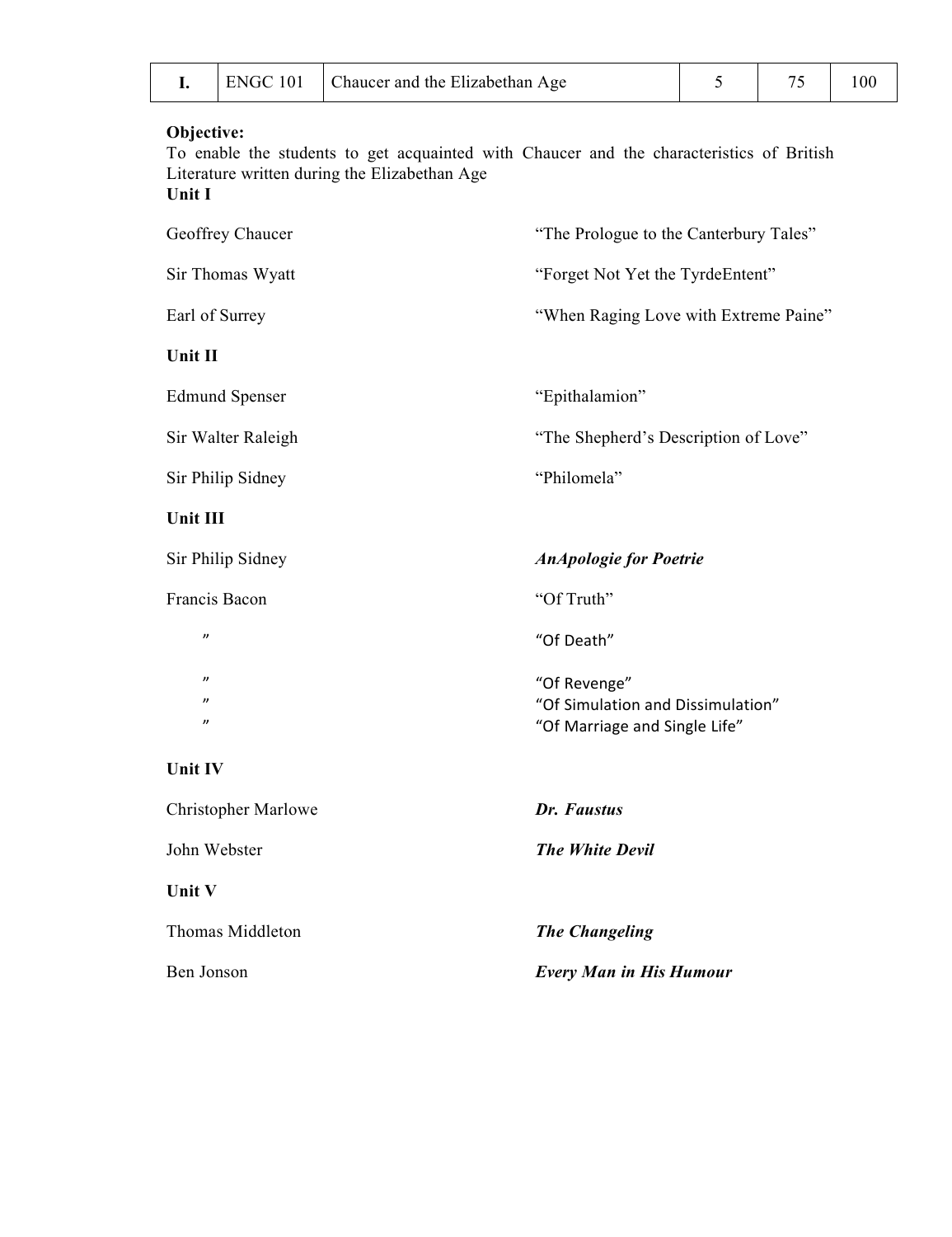|  |  | ENGC 102 The Jacobean and the Restoration Ages |  |  |  |
|--|--|------------------------------------------------|--|--|--|
|--|--|------------------------------------------------|--|--|--|

To enable the students to have an idea of the spirit of the Jacobean and the Restoration ages and make them appreciate the religious political, literary, and social problems as reflected in the literature of these periods

| Unit I                             |                                                           |
|------------------------------------|-----------------------------------------------------------|
| John Milton                        | <b>Paradise Lost - Book IX</b>                            |
| John Dryden                        | "Mac Flecknoe"                                            |
| Unit II                            |                                                           |
| John Donne                         | "A Valediction Forbidding Mourning"                       |
| ,,                                 | "Anniversary"                                             |
| Andrew Marvell                     | "To His Coy Mistress"                                     |
| George Herbet                      | "The Pulley"                                              |
| ,,                                 | "The Collar"                                              |
| Henry Vaughan                      | "Peace"                                                   |
| Richard Crashaw                    | "The Infant Martyrs"                                      |
| Alexander Pope                     | "Epistle to Dr. Arbuthnot"                                |
| Unit III                           |                                                           |
| John Dryden<br>Jonathan Swift      | <b>Preface to the Fables</b><br>The Battle of the Books   |
| Unit IV                            |                                                           |
| Daniel Defoe<br>Samuel Richardson  | <b>Robinson Crusoe</b><br>Pamela                          |
| Unit V                             |                                                           |
| Oliver Goldsmith<br>R. B. Sheridan | <b>She Stoops to Conquer</b><br><b>School for Scandal</b> |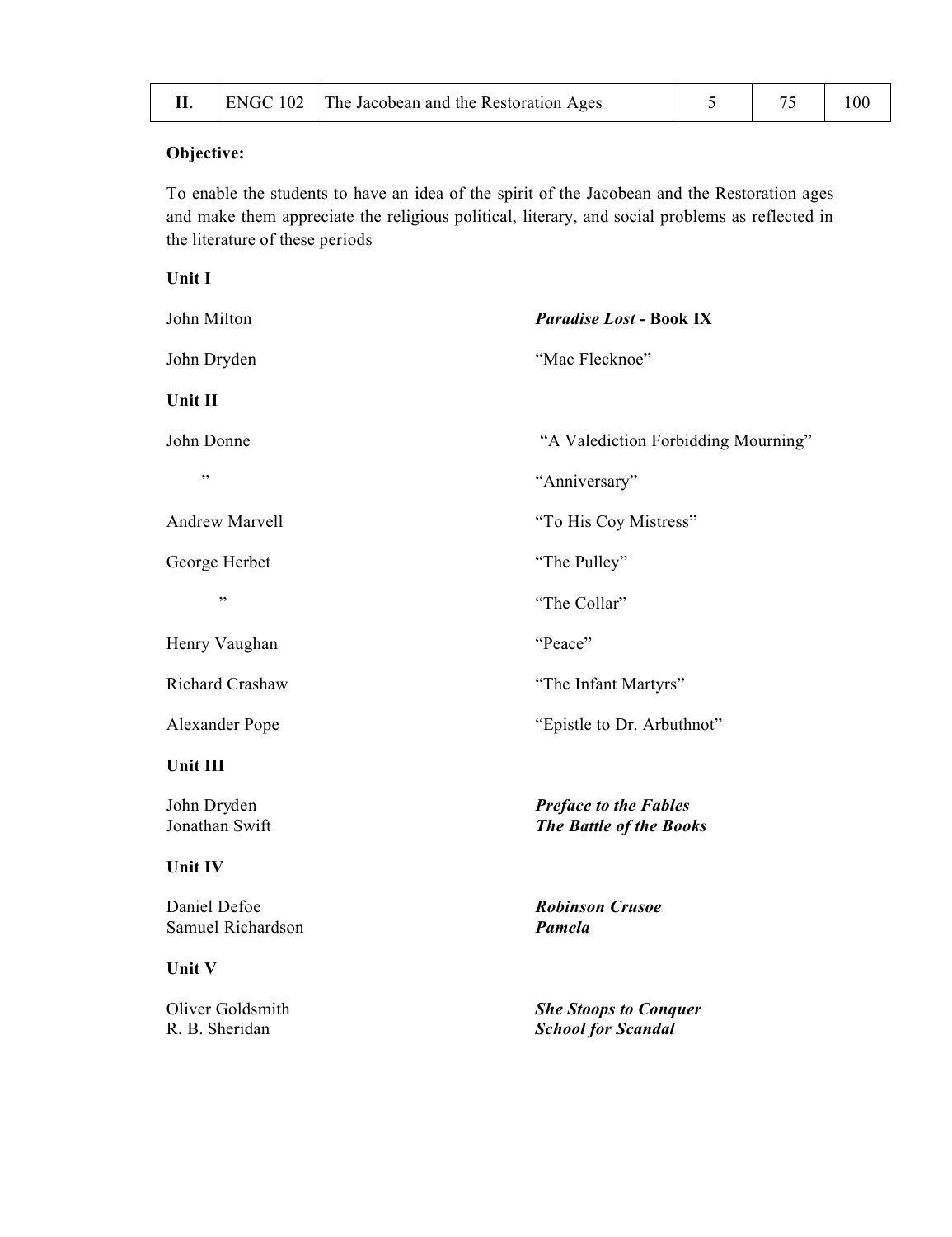To enhance the learners' ability to appreciate literary works through a study of literary terms To sharpen the learners' critical and creative acumen

#### **Unit I**

Allegory, Allusion, Essay, Epigram, Euphuism, Fable, Parable, Biography, Autobiography, Travelogue, Cliché, , Didactic literature, Humanism, Palindrome, Paradox, Pastoral, Periods of English Literature, Periods of American Literature, Renaissance, Folklore

#### **Unit II**

Aestheticism, Ambiguity, Affective fallacy, Pathetic fallacy, Intentional fallacy, Alliteration, Blank verse, Ballad , Elegy, Epic, Sonnet, Lyric , Ode, Dramatic Monologue, Pastoral Elegy, Cacophony and Epiphany, Conceit, Connotation and Denotation, Caesura , Figures of Speech, Free Verse, Hyperbole , Imagery, Imagism, , Rhyme, Stanza, Meter, Heroic Couplet, Serenity Verse, Onomatopoeia.

#### **Unit III**

Act and Scene, Anticlimax or Bathos, Comedy, Tragedy, Romance, Farce, Heroic drama, Melodrama, Burlesque, Parody, Masque, Pantomime and Dumbshow Character and Characterization, Catharsis, Catastrophe, Chorus , Aside, Soliloquy, Expressionism, Three Unities, Humor and Comic, Stock character, Comic Relief, Satire, Irony, Pun, Wit, Epic Theatre

#### **Unit IV**

Plot, Setting, Point of view, Motif and Theme, Stream of Consciousness , Science Fiction and Fantasy, Short Story , Graphic Narrative, Bildungsroman, Gothic Novel, Epistolary Novel, Proletarian Novel, Historical Novel, Regional Novel

### **Unit V**

Dissociation of sensibility, Myth , Archetype , Touchstone, Objective Correlative, , Practical Criticism, Mimetic Criticism, Pragmatic Criticism, Expressive Criticism, Objective Criticism, New Criticism, New Historicism, Feminist Criticism, Marxist Criticism, Psychoanalytic Criticism, Post Structuralism, Deconstruction , Reader Response Criticism, Modernism, Post Modernism , Eco Criticism , Gyno Criticism, Women's studies ,Postcolonial Studies

#### **Text Book:**

Abrams, M. H. *A Glossary of Literary Terms* (Eleventh Edition) Delhi: Cengage learning, 2017.

#### **Reference Books**:

Baldic, Chris.*The Oxford Dictionary of Literary Terms* Oxford: OUP, 2008.

Cuddon, J. A. *The Penguin Dictionary of Literary Terms and Literary* Theory London: Penguin, 2002.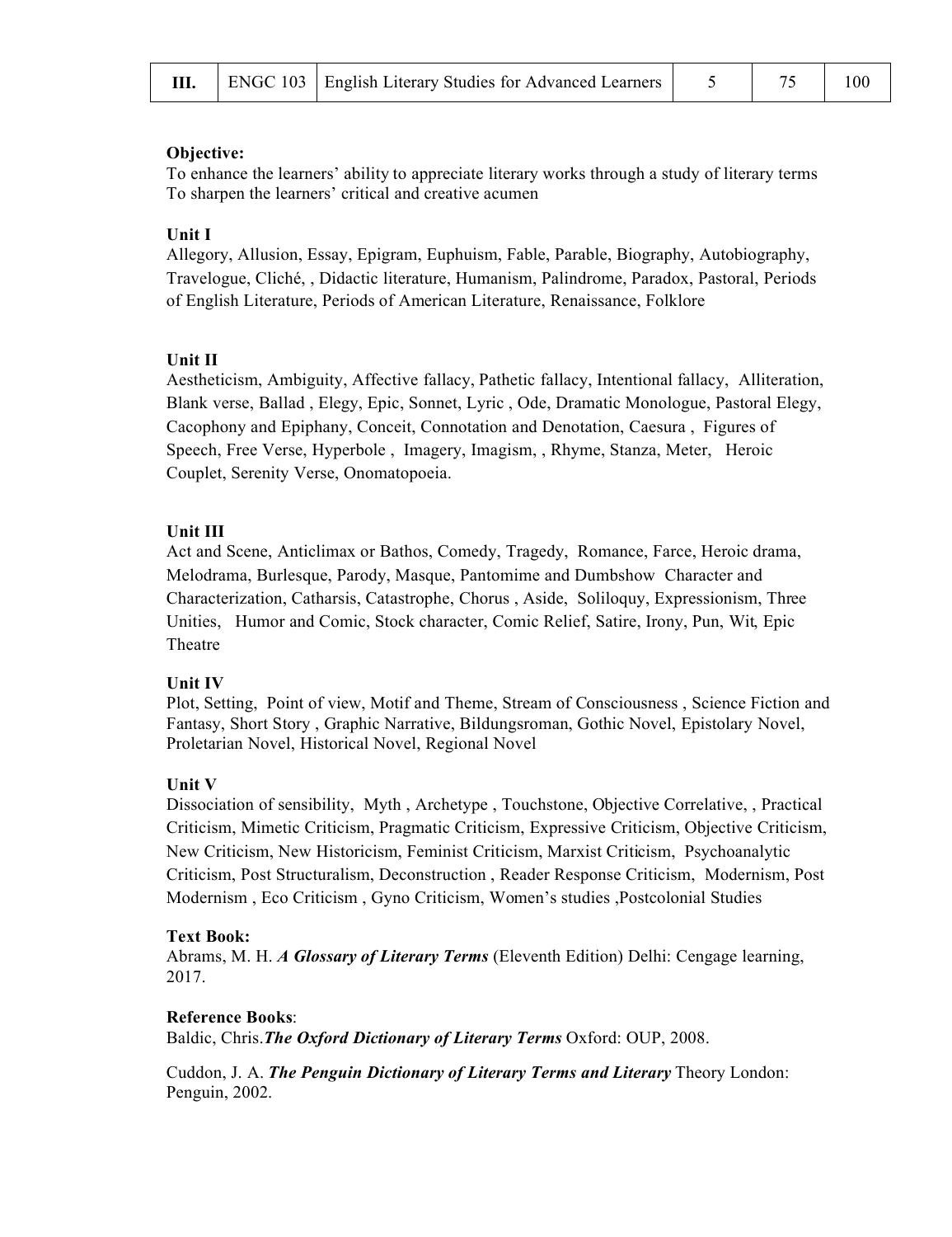To enable the students to acquire the skills of writing in English for literary and specific purposes

#### **Unit I**

- 1. Organizing the Theme
- 2. Introduction and Conclusion

### **Unit II**

- 1. The Paragraph
- 2. Logic

### **Unit III**

- 1. Dead Word
- 2. Inflated Diction
- 3. Weak Word
- 4. Cliche

### **Unit IV**

- 1. Sentence Structure: Sentence Fragment, Run–together Sentence, and Comma Splice
- 2. Sentence Structure: Faulty Pronoun Reference
- 3. Sentence Structure: Faulty Parallelism
- 4. Correct Usage
- 5. Agreement

### **Unit V**

Punctuation and Mechanics

#### **Text Book:**

Kinsella, Paul. *The Techniques of Writing*. New York: Harcourt, 1975.

#### **Reference Book:**

Mohan, Krishna &Meenakshi Raman. *Effective English Communication***.** New Delhi: McGraw-Hill, 2000.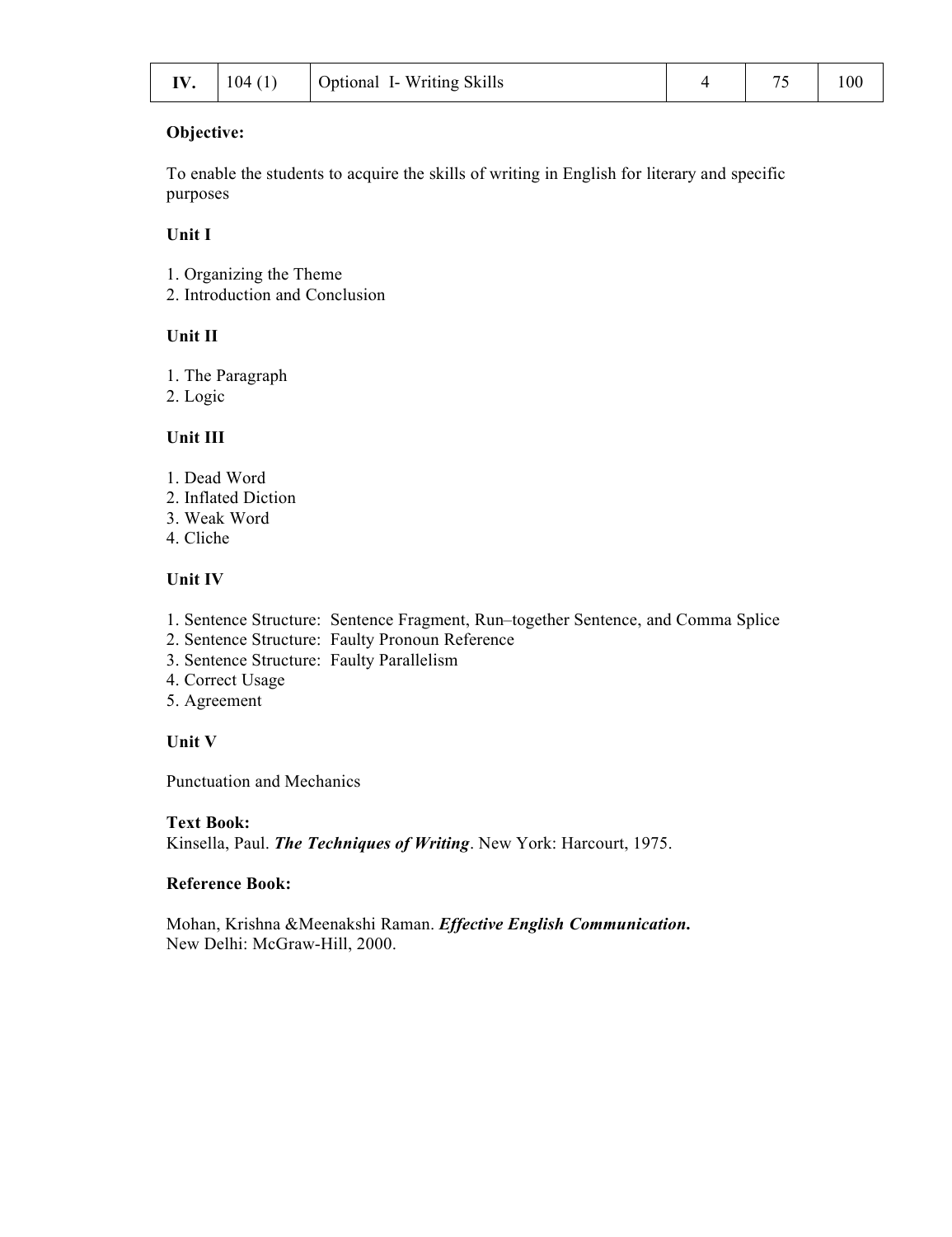| IV. | $ENGC 104 (2)$ Journalism |  |  | $\overline{\phantom{a}}$ | 100 |
|-----|---------------------------|--|--|--------------------------|-----|
|-----|---------------------------|--|--|--------------------------|-----|

To train the students for a profession in journalism or advertising by teaching them the principles of journalism and advertising

### **Unit I**

Introduction to Journalism

1. Canons of Journalism 2. Ethics of Journalism 3. Social Responsibility of the Press

The Functions and Departments of a Newspaper

- 1. Information, Instruction, Entertainment 2. Advertisement Department
- 3. Circulation Department 4. Mechanical Department 5. Editorial Department

#### **Unit II**

The Editorial Department at Work

- 1. Role of the Editor 2. The News Editor 3.Editorial Writer or Leader Writer 4. Sub Editor Reporting
- 1. The Role of a Reporter in a Newspaper 2. Duties of a Reporter

#### **Unit III**

The Art of Writing a Newspaper Story

1. What is news? 2. The Nose for News 3. The News Sense 4. The News Story's Three Parts

Main types of leads

Opinion Pieces: 1. Editorial 2. Review 3. Article 4. Middle 5. Letter to the Editor

### **Unit IV**

Feature and Feature Writing 1. Role of Features 2. Characteristics 3. Feature and News Story 4. Feature and Article The Art of Interviewing

#### **Unit V**

Proof Reading

Advertisement 1. What is advertisement? 2. Types of advertisements; Effective advertisements 3. Psychological and social factors in advertising 4.Role and importance of advertisements 5. Designing an advertisement 6. Trends and problems in advertising in India.7.Advertisement through different media.

#### **Text Book:**

1. B.N. Ahuja, *Theory & Practice of Journalism*. New Delhi: Surjeet Publications, 2010. **Reference Book:**

1. D.S. Mehta. *Mass Communication and Journalism in India*. New Delhi, Allied Publishers, 2011.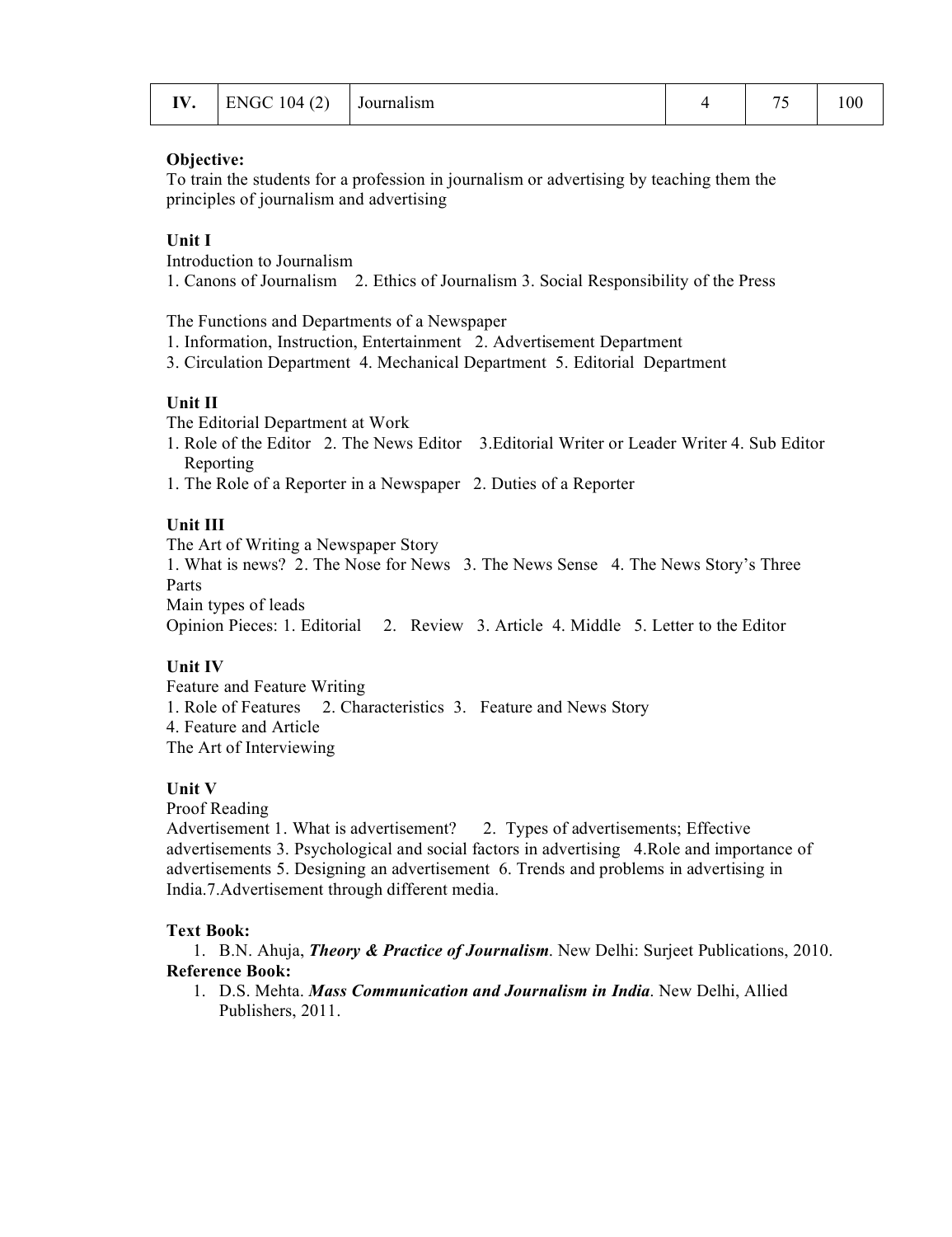| ENGE 105 | Elective: Elements of English Grammar |  |  |
|----------|---------------------------------------|--|--|
|          |                                       |  |  |

This course aims at improving the students' mastery over the fundamentals of English grammar and sentence structure

## **Unit I**

Sentence, Clause, and Phrase

# **Unit II**

Noun and Pronoun

# **Unit III**

Verb

### **Unit IV**

Adverb and Adjective

# **Unit V**

Preposition, Conjunction, and Interjection

# **TextBook:**

Ehrlich, Eugene. *English Grammar***.** New Delhi: McGraw, 2005.

#### **Reference Book**

Wood, F.T.*A Remedial English Grammar for Foreign Students.*London: Macmillan,1974.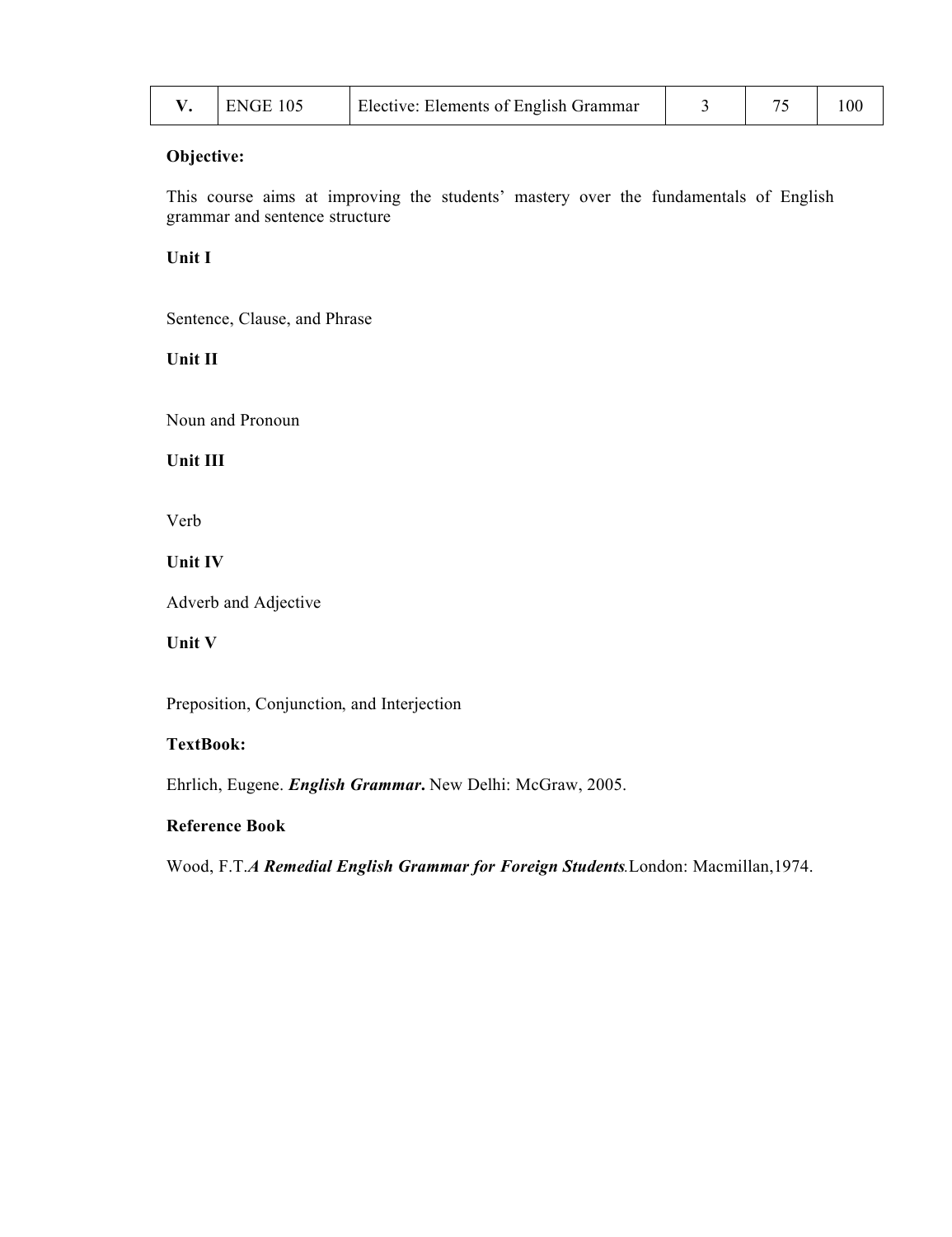|  |  | $\Box$ ENGC 201   The Pre-Romantic and the Romantic Ages |  |  | 100 |
|--|--|----------------------------------------------------------|--|--|-----|
|--|--|----------------------------------------------------------|--|--|-----|

To enable the learners to get acquainted with the unique characteristics of the literature of the Pre-Romantic and the Romantic Ages

# **Unit I**

| Thomas Gray      | "Elegy Written in a Country Churchyard" |
|------------------|-----------------------------------------|
| Williams Collins | "Ode to Evening"                        |
| William Blake    | "Ode to Simplicity"                     |
|                  | "The Tiger"                             |
|                  | "The Lamb"                              |

### **Unit II**

| Wordsworth      | "Ode on the Intimations of Immortality"       |
|-----------------|-----------------------------------------------|
| S. T. Coleridge | "Christabel"                                  |
| John Keats      | "Ode to a Nightingale"                        |
| P. B. Shelley   | "Ode to the West Wind"                        |
| Lord Byron      | "On this day I complete my thirty sixth year" |

# **Unit III**

| Wordsworth     | "Preface to the Lyrical Ballads"               |
|----------------|------------------------------------------------|
| S.T. Coleridge | BiographiaLiteraria- - Chapters IV, XIV, XVIII |

# **Unit IV**

P.B. Shelley *Prometheus Unbound*

#### **Unit V**

Walter Scott

Jane Austen *Pride and Prejudice*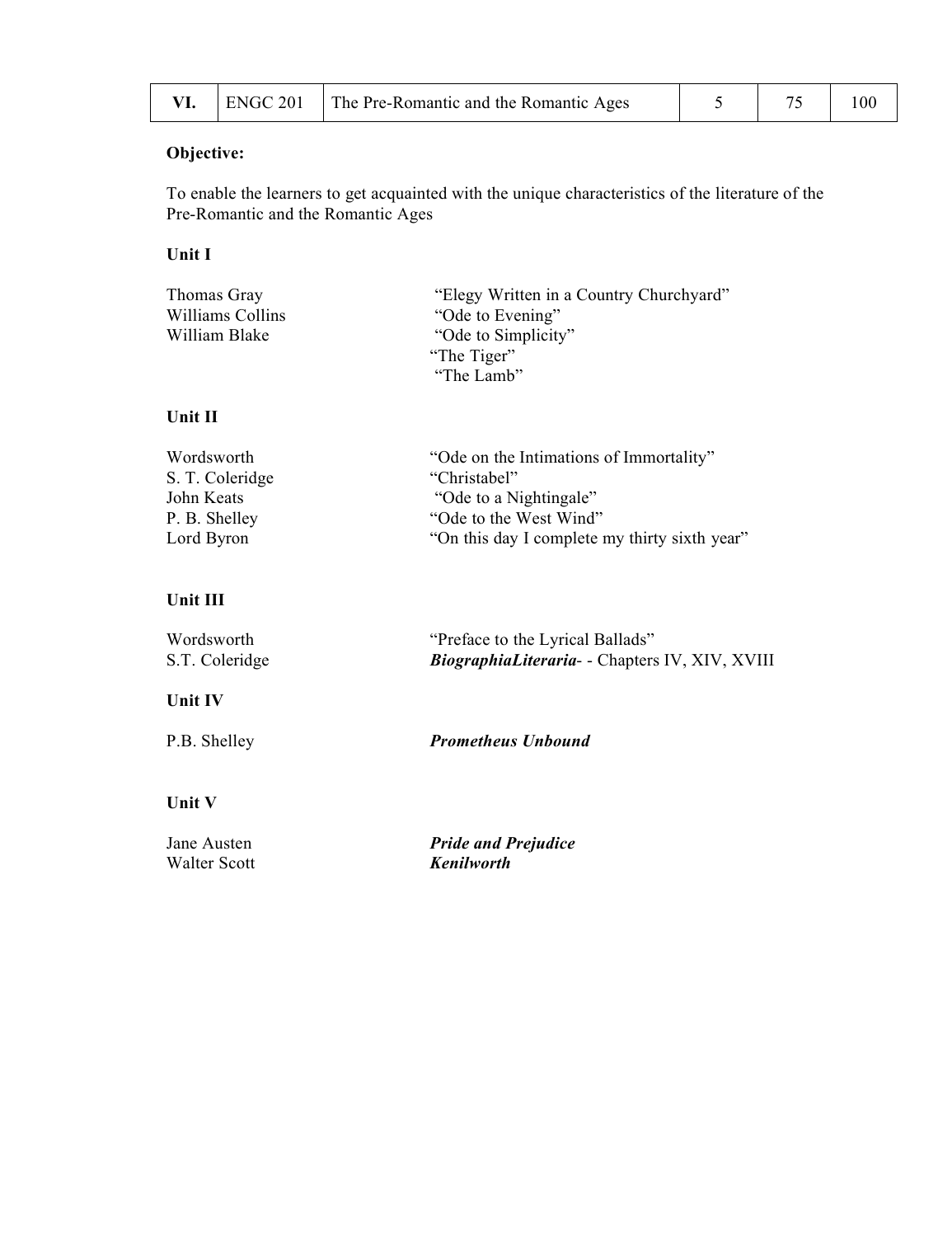|  |  | VII. $ $ ENGC 202 $ $ The Victorian Age |  | 75 | 100 |
|--|--|-----------------------------------------|--|----|-----|
|--|--|-----------------------------------------|--|----|-----|

To enable the students to get acquainted with the characteristics of the literature of the Victorian Age

### **Unit I**

| Alfred Tennyson        | "The Lotos Eaters"<br>"Ulysses" |
|------------------------|---------------------------------|
| <b>Robert Browning</b> | "My Last Duchess"               |
|                        | "The Last Ride Together"        |
| Mathew Arnold          | "Memorial Verses"               |
|                        | "Dover Beach"                   |
| Unit II                |                                 |
| D.G. Rossetti          | "The Blessed Damozel"           |
| Francis Thompson       | "The Hound of Heaven"           |
| G.M. Hopkins           | "The Wreck of the Deutschland"  |

# **Unit III**

| <b>Unit V</b>  |                                        |
|----------------|----------------------------------------|
| G.B. Shaw      | <b>Saint Joan</b>                      |
| Oscar Wilde    | <b>Importance of Being Earnest</b>     |
| <b>Unit IV</b> |                                        |
| Thomas Carlyle | "The Hero as Poet: Dante; Shakespeare" |
| Matthew Arnold | "The Study of Poetry"                  |
|                |                                        |

Charles Dickens *A Tale of Two Cities* Thomas Hardy *Tess of the D'urbervilles*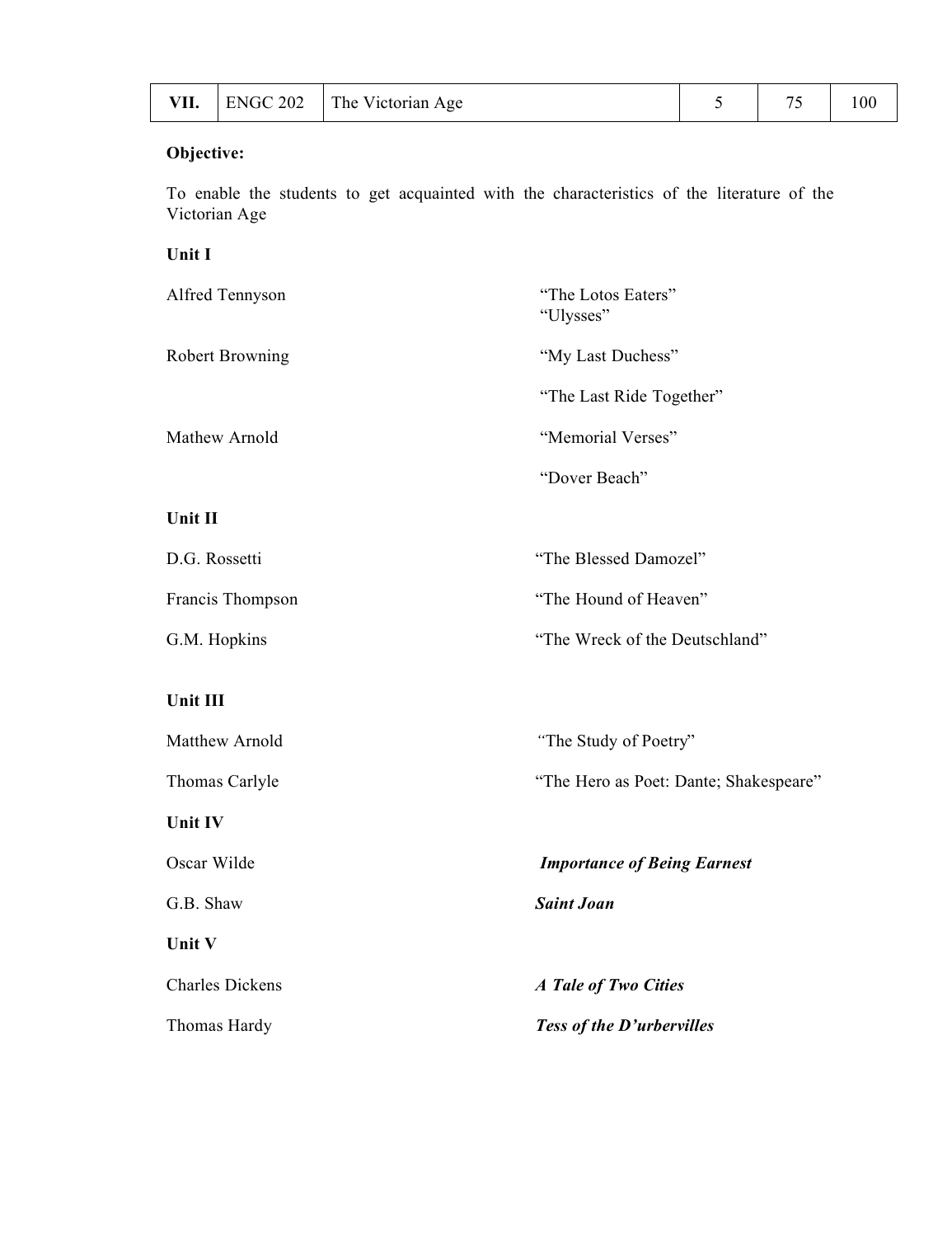| VIII. |  | ENGC 203   Indian English Literature |  | $\sim$ | 100 |
|-------|--|--------------------------------------|--|--------|-----|
|-------|--|--------------------------------------|--|--------|-----|

To enable the students to have an understanding of the historical movements and the cultural traits of the contemporary Indian English Literature

# **Unit I**

| Kamala Das                                | "Old Play House"<br>"An Introduction"                                     |
|-------------------------------------------|---------------------------------------------------------------------------|
| R. Parthasarathy                          | "Under Another Sky"<br>"A River Once"                                     |
| Nissim Ezekiel                            | "Enterprise"<br>"Poet, Lover, Bird Watcher"                               |
| A.K. Ramanujan                            | "A River"<br>"The Lost of the Princes"                                    |
| Unit II                                   |                                                                           |
| JayantaMahapatra                          | "Thoughts of the Future"<br>"The Bride"                                   |
| Keki N. Daruwalla                         | "Hawk"<br>"Easy and Difficult Animals"                                    |
| Dom Moraes                                | "Sailing to England"<br>"At Seven O'clock"                                |
| Gieve Patel                               | "On Killing a Tree"<br>"Commerce"                                         |
| Unit III                                  |                                                                           |
| Sri Aurobindo<br>R. K. Narayan            | <b>The Renaissance in India</b><br>My Dateless Diary: An American Journey |
| Unit IV<br>GirishKarnad<br>Mahesh Dattani | Hayavadana<br><b>Final Solutions</b>                                      |
| Unit V                                    |                                                                           |
| ChetanBhagat<br>AravindAdiga              | <b>Five Point Someone</b><br>The White Tiger                              |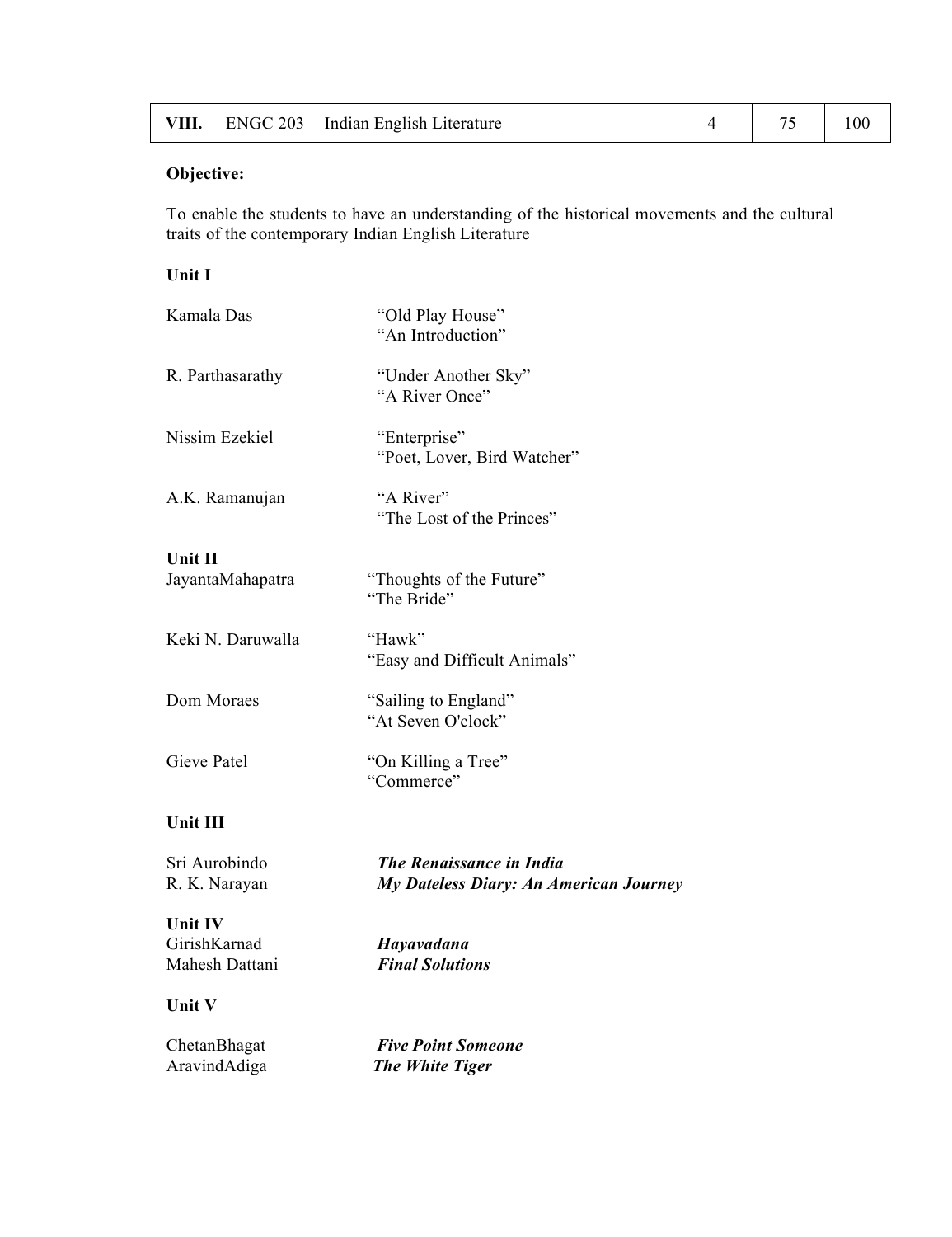|  |  | $\vert$ ENGC 204(1) $\vert$ Optional I: Comparative Literature |  |  | 100 |
|--|--|----------------------------------------------------------------|--|--|-----|
|--|--|----------------------------------------------------------------|--|--|-----|

The course aims at introducing the students to the concepts, approaches, problems, and techniques of comparative literature

#### **Unit I**

Comparative Literature - Different Definitions National, General, and World Literature Comparative Literature in India

**Unit II** Thematology

#### **Unit III**

The Study of Genres: Theory of Genres; Major Genres in World Literature

#### **Unit IV**

Influence Study: Analogy; Parallelism; Conditions Facilitating Influences across Languages

#### **Unit V**

Reception Study: Reception of One Literature / Movement / Author / Work in another Literature Study of Translation: Theories of Translation; Adaptation; Abridgement Literal vs. Literary Rendering Literature and other Arts: Music, Architecture, Theatre; Dance; Literature and other Disciplines: Psychology, Biography, History, Philosophy, and Sociology

### **Text Book:**

Subramanian N., Padma Srinivasan, and G.R. Balakrishnan, *Introduction to the Study of Comparative Literature: Theory and Practice.* Madurai: Teesi, 1997

#### **Reference Book:**

Weisstein, Ulrich: *Comparative Literature and Literary Theory* Bloomington: IU Press, 1974.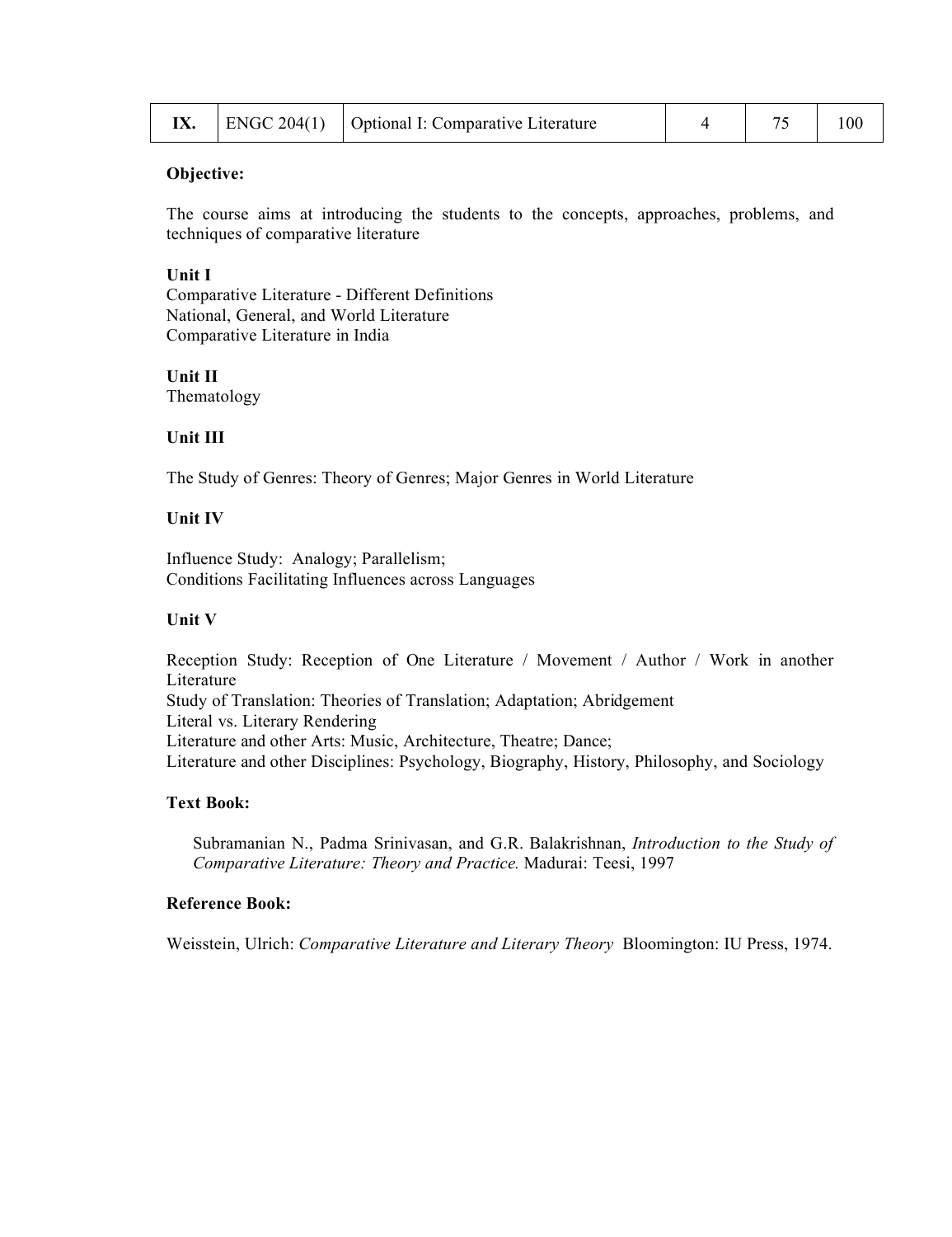|  | $\vert$ ENGC 204(2) $\vert$ Optional II - Theory of Translation |  | 100 |
|--|-----------------------------------------------------------------|--|-----|
|  |                                                                 |  |     |

To enable the students to appreciate the importance of translation in a multilingual country like India, and familiarize them with the theories of translation and the current practices

# **Unit I**

Translation: An art and science – Translation and Transliteration

# **Unit II**

Types of Translation – Literal and Free, Total and Restricted

# **Unit III**

Meaning – Linguistic meaning, Denotative meaning, Connotative meaning Correspondence and Equivalences, Formal Correspondence, Dynamic Equivalence, Linguistic, Textual, and Cultural Equivalences

# **Unit IV**

Transference and Transcription

### **Unit V**

Problems of Translation: Linguistic and Cultural Distance Translation of Literary, Religious, and Scientific Texts

### **Text Book:**

- 1. Catford, J.C. *A Linguistic Theory of Translation.* Delhi: OUP, 2000.
- 2. Nida, Eugene**.** *Towards a Science of Translating.* Leiden: Brill, 1964.

### **Reference Book:**

Bassnett, Susan. *Translation Studies.*London: Routledge, 2002.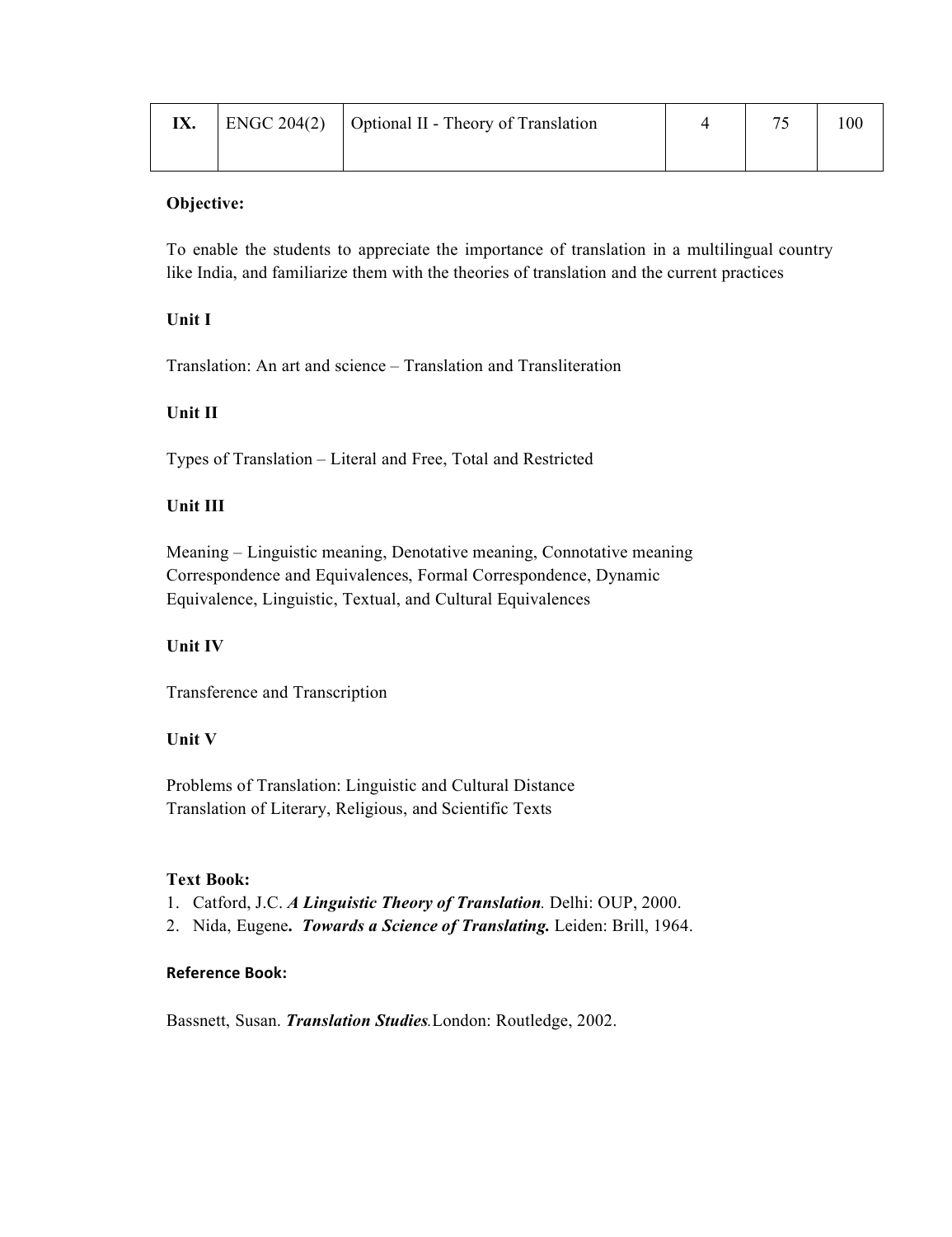| $ERGE$ 205 | Elective Subject: Effective English Speaking |  | 100 |
|------------|----------------------------------------------|--|-----|
|            |                                              |  |     |

The course aims at enabling the students to learn and master the art of Spoken English by training them through different modules which involve practical knowledge in speech delivery

**Unit I** Production of Speech Process of Listening

**Unit II**

Characteristics of Voice Body Language Organization of Speech

**Unit III**

Preparing Steps Modes of Delivery Speeches for Special Occasions

## **Unit IV**

Practice Material I a. Pronouncing Individual Sounds b. Acquiring High Intonation c. Using Contracted Forms

### **Unit V**

Practice Material II a. Developing Conversational Ability b. Making a Public Speech c. Oral Reading of Poetry

### **TextBook:**

Mohan, Krishna, and N. P. Singh.*Speaking English Effectively.*NewDelhi:Macmillan, 2003.

# **Reference Book:**

O' Connor, J.D.O. *Better English Pronunciation.*New Delhi: Universal Books, 1997.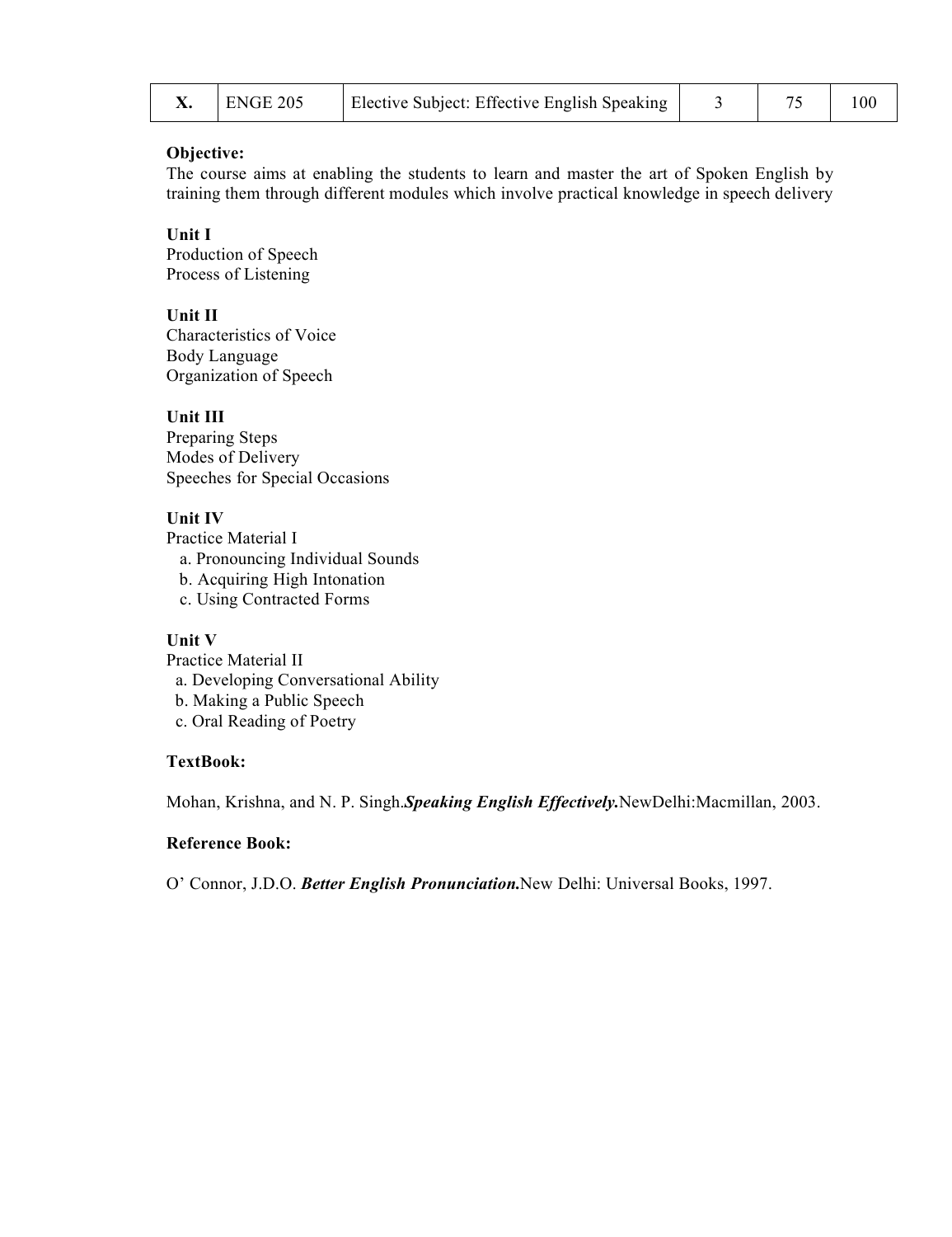|  | ENGC 301 Twentieth Century British Literature |  |  |
|--|-----------------------------------------------|--|--|
|  |                                               |  |  |

To enable the students to understand the problems of twentieth century as they are presented through the appropriate form and idiom of twentieth century British literature

# **Unit I**

| W.B. Yeats<br>,,         | "Sailing to Byzantium"<br>"The Second Coming" |
|--------------------------|-----------------------------------------------|
| T.S. Eliot               | "The Love Song of J. Alfred Prufrock"         |
| W.H. Auden               | "In Memory of W.B. Yeats"                     |
| Dylan Thomas             | "Fern Hill"                                   |
| ,,                       | "Poem in October"                             |
| A. E. Housman            | "Loveliest of Trees"                          |
| <b>Edward Thomas</b>     | "The Cherry Trees                             |
| <b>Siegfried Sassoon</b> | "Glory of Women"                              |
| Unit II                  |                                               |
| Wilfred Owen             | "Strange Meeting"                             |
|                          | "Sensibility"                                 |
| Stephen Spender          | "The Prisoners"                               |
| Philip Larkin            | "Church Going"                                |
| Ted Hughes               | "Relic"                                       |
| ,,                       | "Thrushes"                                    |
| Thomas Gunn              | "On the Move"                                 |
| Cecil Day Lewis          | "The Poet"                                    |
| Seamus Heaney            | "Digging"                                     |
| Unit III                 |                                               |
| T.S. Eliot               | "Tradition and the Individual Talent"         |
| <b>Cleanth Brooks</b>    | "Irony as a Principle of Structure"           |
| Unit IV                  |                                               |
| John Osborne             | <b>Look Back in Anger</b>                     |
| <b>Samuel Beckett</b>    | <b>Waiting for Godot</b>                      |
| Unit V                   |                                               |
| Virginia Woolf           | Mrs. Dalloway                                 |
| James Joyce              | <b>Ulysses</b>                                |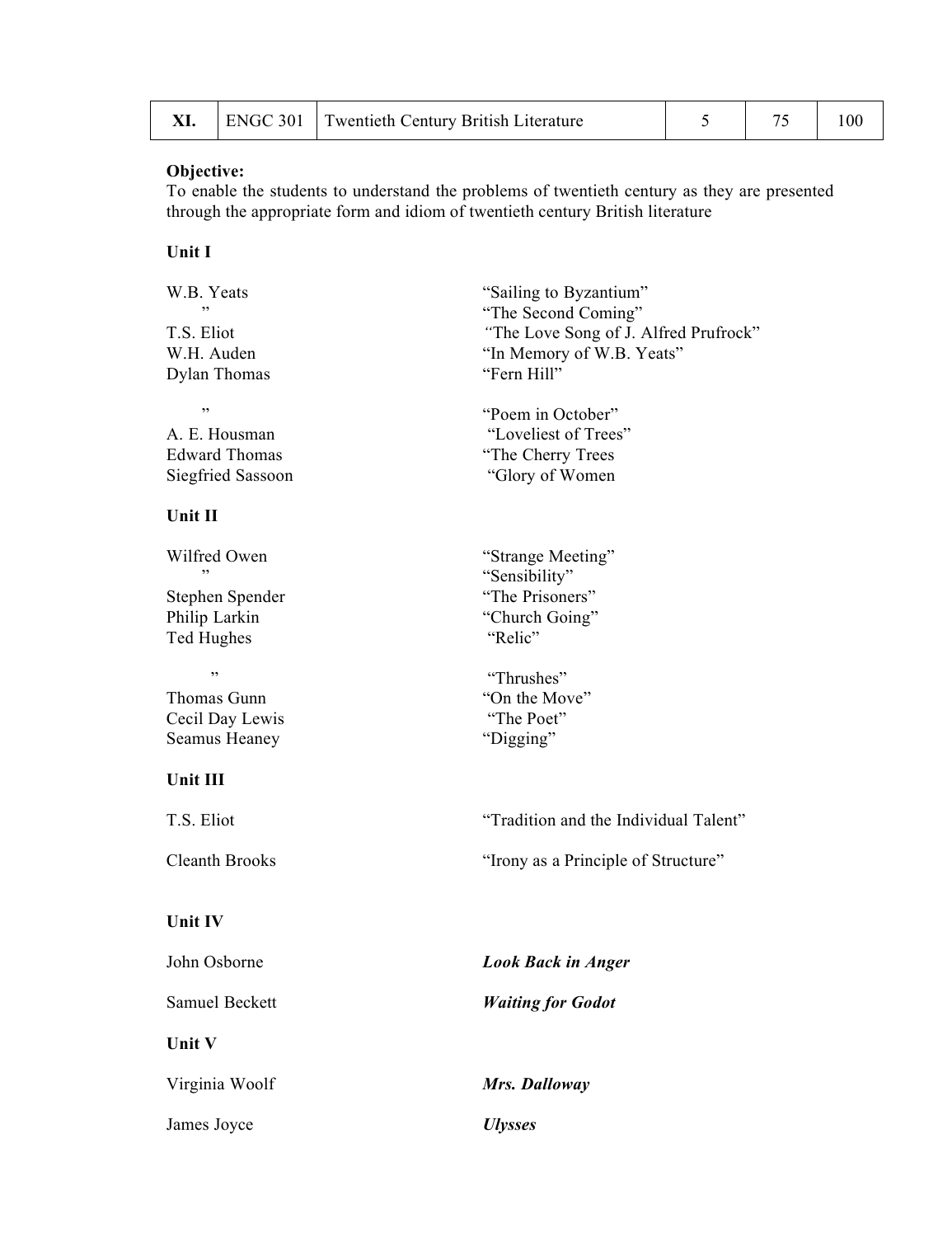| 302<br><b>VII</b><br>100<br><b>ENG</b><br>∟ıterature<br>merican)<br>7711. |
|---------------------------------------------------------------------------|
|---------------------------------------------------------------------------|

To introduce the students to the literature of America, to familiarize them with the important literary movements, and to give them a firsthand knowledge of the outstanding works and authors in American Literature

## **Unit I**

| Emerson                | "Each and All" "Brahma"              |  |
|------------------------|--------------------------------------|--|
| "Israfel"<br>Poe       |                                      |  |
| Whitman                | "When Lilacs Last in the Dooryard"   |  |
|                        | Bloom'd"                             |  |
| <b>Emily Dickinson</b> | "A narrow fellow in the grass"       |  |
| ,,                     | "Because I could not stop for death" |  |
| Robert Frost           | "Mending Wall"                       |  |
| Ezra Pound             | "HighselvynMauberley"                |  |

# **Unit II**

| E.E. Cummings    | "The Cambridge Ladies"         |
|------------------|--------------------------------|
| Sylvia Plath     | "Ariel"                        |
| Elizabeth Bishop | "The Fish"                     |
| Randall Jarrell  | "The Player Piano"             |
| Richard Wilbur   | "Ceremony"                     |
| Allen Ginsberg   | "A Super Market in California" |
|                  |                                |

# **Unit III**

| Emerson            |  |
|--------------------|--|
| Thoreau            |  |
| <b>Ihab Hassan</b> |  |

### **Unit IV**

O'Neill *The Hairy Ape* Suzan Lori Parks *Venus*

# **Unit V**

Bharathi Mukherjee *Wife*

"Towards a Concept of Postmodernism"

"Where I Lived and What I Lived For"

"Nature"

Scott Fitzgerald *The Great Gatsby*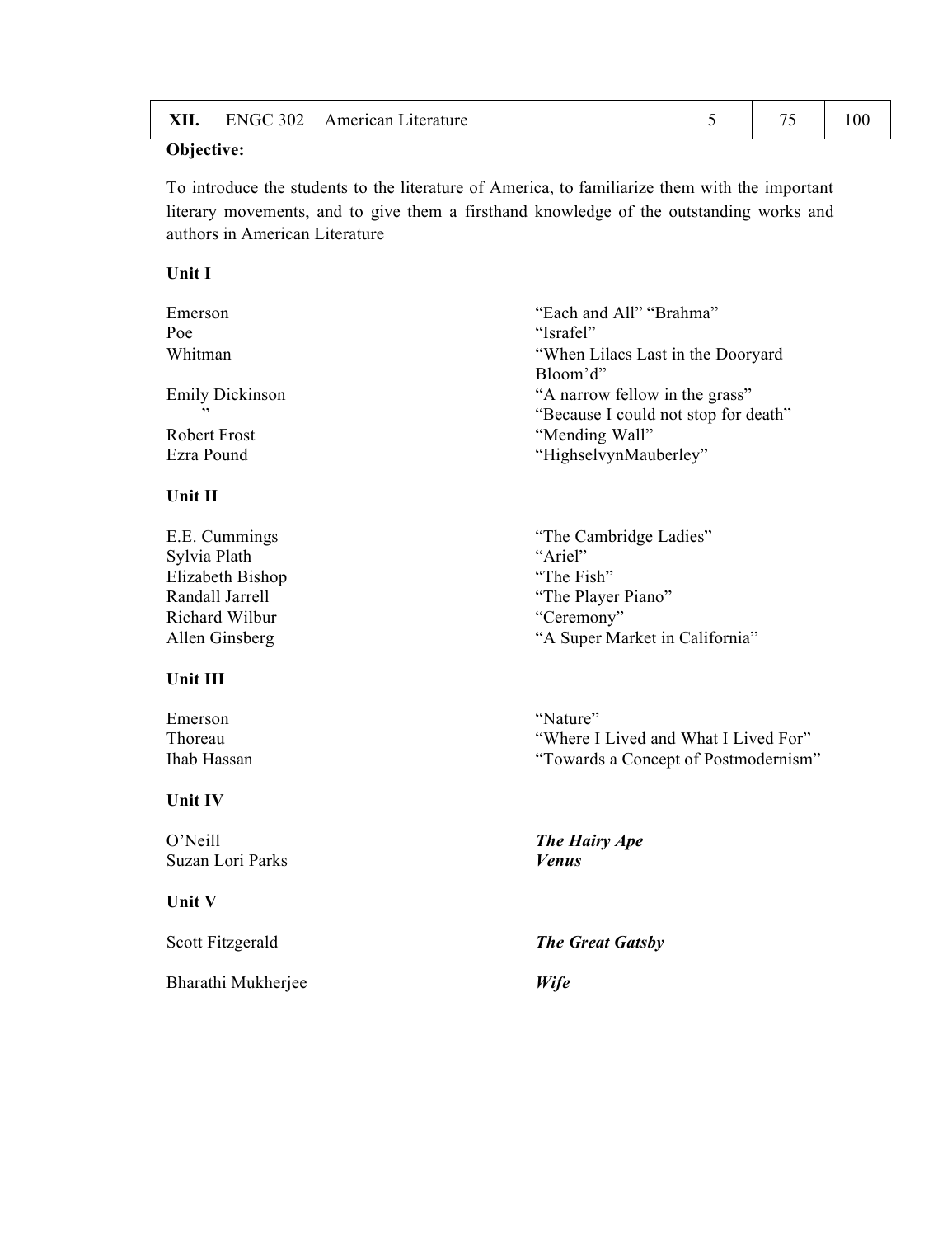| XIII. |  | ENGC 303   New Literatures in English |  |  | 0 <sup>0</sup> |
|-------|--|---------------------------------------|--|--|----------------|
|-------|--|---------------------------------------|--|--|----------------|

To introduce the learners to the literatures of the Commonwealth nations which deal with different aspects of life and its problems

| Unit I                |                                             |
|-----------------------|---------------------------------------------|
| A.D. Hope             | "Australia"                                 |
| Katerine Mansfield    | "The Man with the Wooden Leg"               |
| Allen Curnow          | "Time"                                      |
| Judith Wright         | "The Harp and the King"                     |
| Dennis Brutus         | "A Common Hate Enriched Our<br>Love and Us" |
| Gabriel Okara         | "The Mystic Drum"                           |
| Chinua Achebe         | "Refugee Mother and Child"                  |
| John Pepper Clark     | "The Casualties"                            |
| Wole Soyinka          | "Dedication"                                |
| Unit II               |                                             |
| P. K. Page            | "Adolescence"                               |
| A. M. Llein           | "Indian Reservation:                        |
| Caughnawage"          |                                             |
| AJM Smith             | "Like an Old Proud King in a<br>Parable"    |
| FR Scott              | "The Laurentian Shield"                     |
| E. Mc G. Keane        | "The Age of Chains"                         |
| Derek Walcott         | "Ruins of a Great House"                    |
| Mervyn Morris         | "Literary Evening, Jamaica"                 |
| Edwin Thumboo         | "The Exile"                                 |
| KishwarNaheed         | "I am not that Woman"                       |
| Unit III              |                                             |
| Chinua Achebe         | "The Novelist as Teacher"                   |
| AnandaCoomarasamy     | "The Dance of Shiva"                        |
| Unit IV               |                                             |
| Ian Fraser            | <b>Bring Me Gandhi</b>                      |
| <b>Sharon Pollock</b> | <b>Blood Relations</b>                      |
| Unit V                |                                             |
| J. M. Coetzee         | <b>Age of Iron</b>                          |
| Margaret Atwood       | <b>The Blind Assassin</b>                   |
|                       |                                             |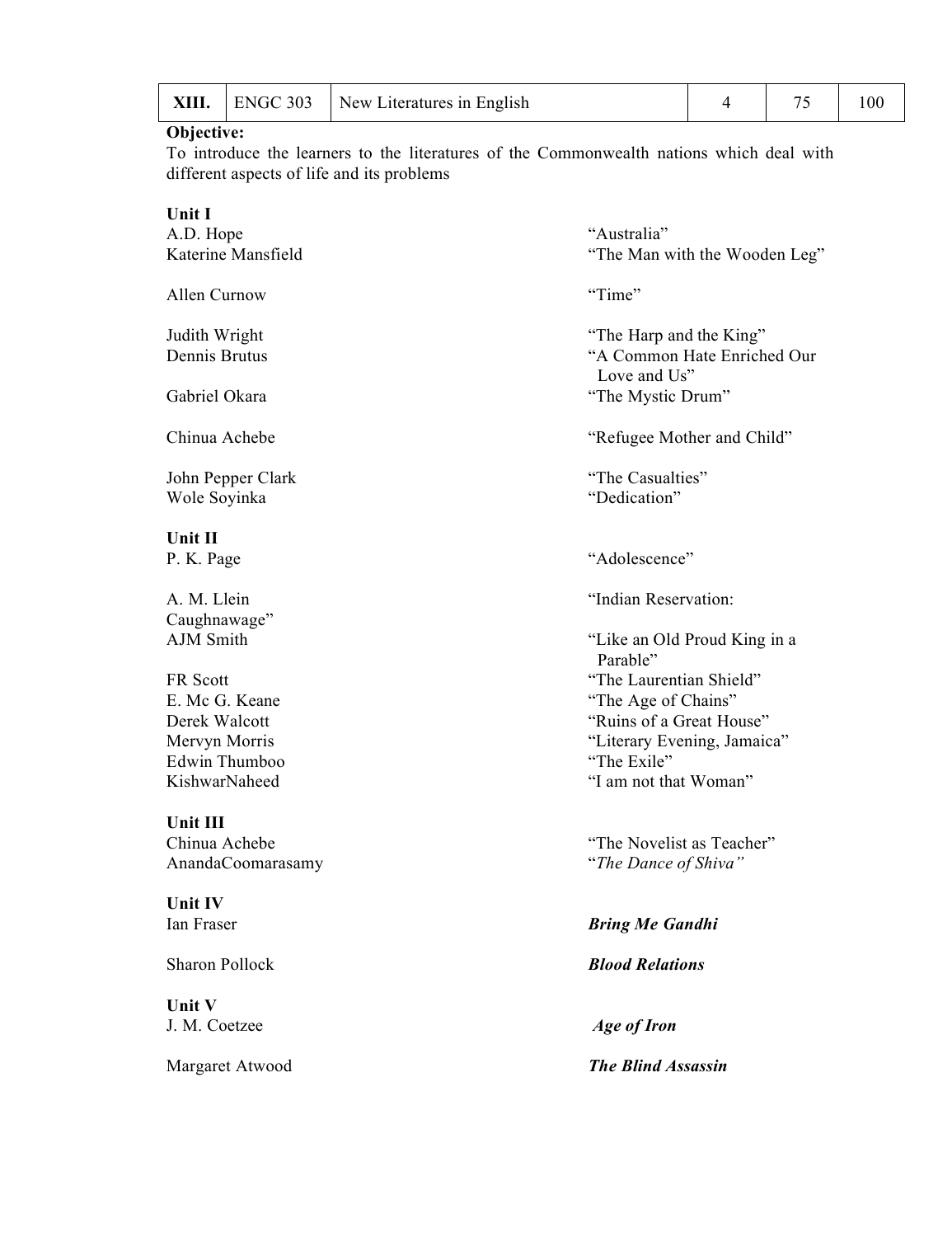|  |  | <b>XIV.</b> $ $ ENGC304(1) $ $ Optional II: English Language Teaching |  | 4   75 | 100 |
|--|--|-----------------------------------------------------------------------|--|--------|-----|
|--|--|-----------------------------------------------------------------------|--|--------|-----|

To introduce the students to theories of language and language learning, and their implications in teaching and learning; to introduce them to prevailing methods and to familiarize them with principles of course designing and testing and evaluation

### **Unit I**

- 1. English in India –Past, Present and Future
- 2. The Nature of Human Language
- 3. Linguistics, Psychology and English Teaching
- 4. Methods

### **Unit II**

- 1. Approach, Method, and Technique
- 2. Essentials of English Speech
- 3. Teaching Spoken English: Some Techniques
- 4. Essential Word –Grammar for Teachers

## **Unit III**

- 1. Teaching of Vocabulary
- 2. Essentials of English Grammar
- 3. The Teaching of Grammar
- 4. Reading and Teaching of Reading

### **Unit IV**

- 1. Writing and Teaching of Writing and Composition
- 2. Teaching Prose
- 3. Teaching Poetry
- 4. Instructional Aids

### **Unit V**

- 1. Study Skills and Reference Skills
- 2. Tests and Testing
- 3. Common Errors and Remedial English
- 4. Planning and Lesson Planning

### **Text Book:**

Krishnaswamy. N and LalithaKrishnaswamy. *Methods of Teaching English*. Chennai: Macmillan, 2013.

### **Reference Books:**

Mowla, Shaik. *Techniques of Teaching English*. New Delhi: Neelkamal, 2009. Nagaraj, Geetha. *English Language Teaching.*Hyderabad: Longmans, 2004. Richards, Jack and Theodore Rodgers**.***Approaches and Methods in Language Teaching.*New York: Cambridge UP, 2006. Aslam, Mohamed. *Teaching of English.* New Delhi: Foundation Books, 2003.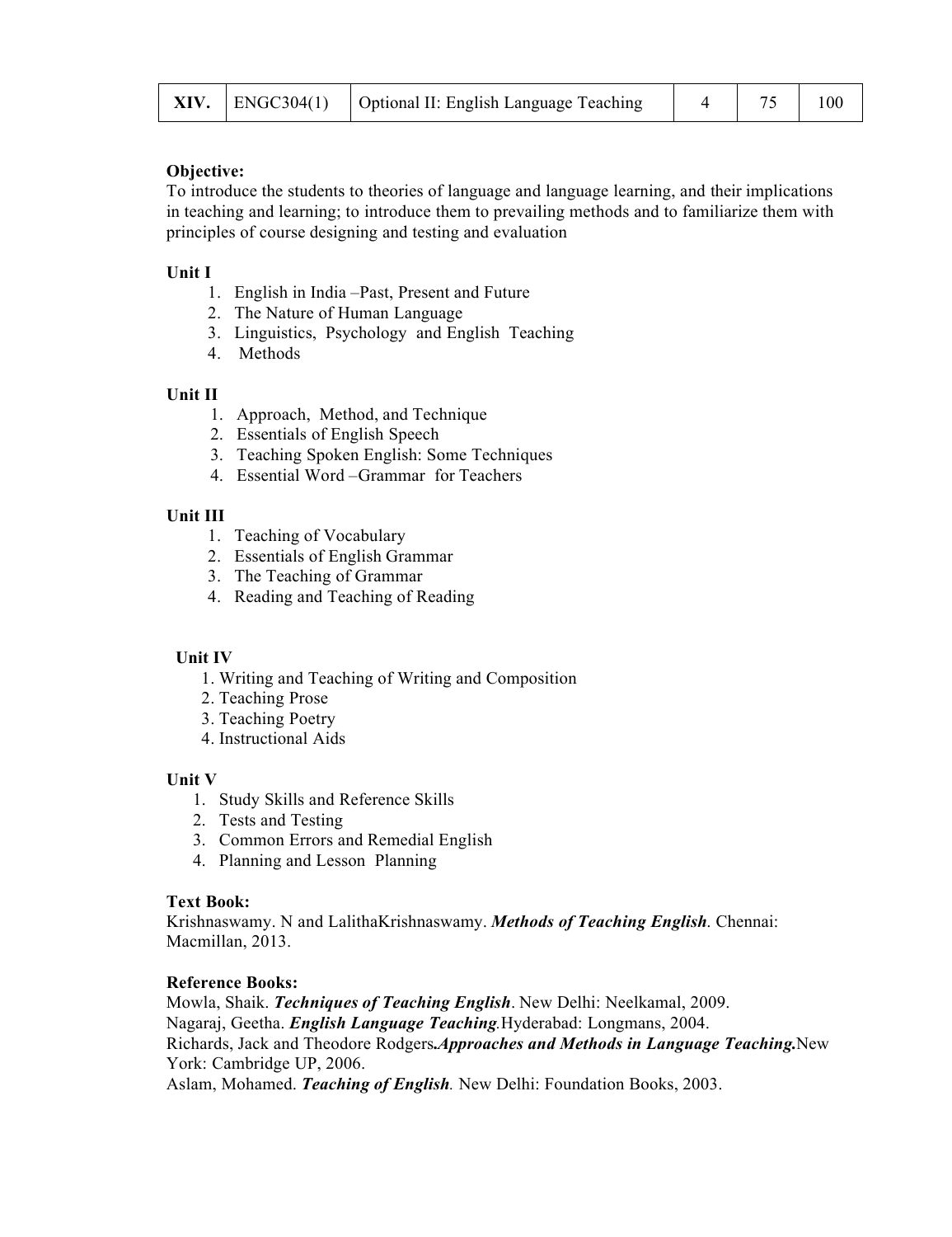|  |  | <b>XIV.</b> $\vert$ ENGC 304(2) $\vert$ Optional II: Introduction to Linguistics |  |  | 100 |
|--|--|----------------------------------------------------------------------------------|--|--|-----|
|--|--|----------------------------------------------------------------------------------|--|--|-----|

To familiarize the students with modern linguistic theories for a more creative and competent use of language

### **Unit I**

Language Linguistics Concepts - Some Fundamental Concepts and Distinctions in Linguistics.

## **Unit II**

Modern Linguistics: A Historical Survey

# **Unit III**

Fundamentals of Grammar Morphology Word Formation

### **Unit IV**

Basic Sentence Patterns Structuralist View of Grammar and I C Analysis Transformational Generative Grammar

# **Unit V**

Semantics and Theories of Semantics Semantics, Pragmatics, and Discourse Principles of Lexicography

#### **Text Book:**

Syal, Pushpinder and Jindal D.V.*An Introduction to Linguistics: Language, Grammar, and Semantics.* New Delhi: Prentice, 1998.

#### **Reference Book:**

Yule, George. *The Study of Language.*New York: CUP, 1997.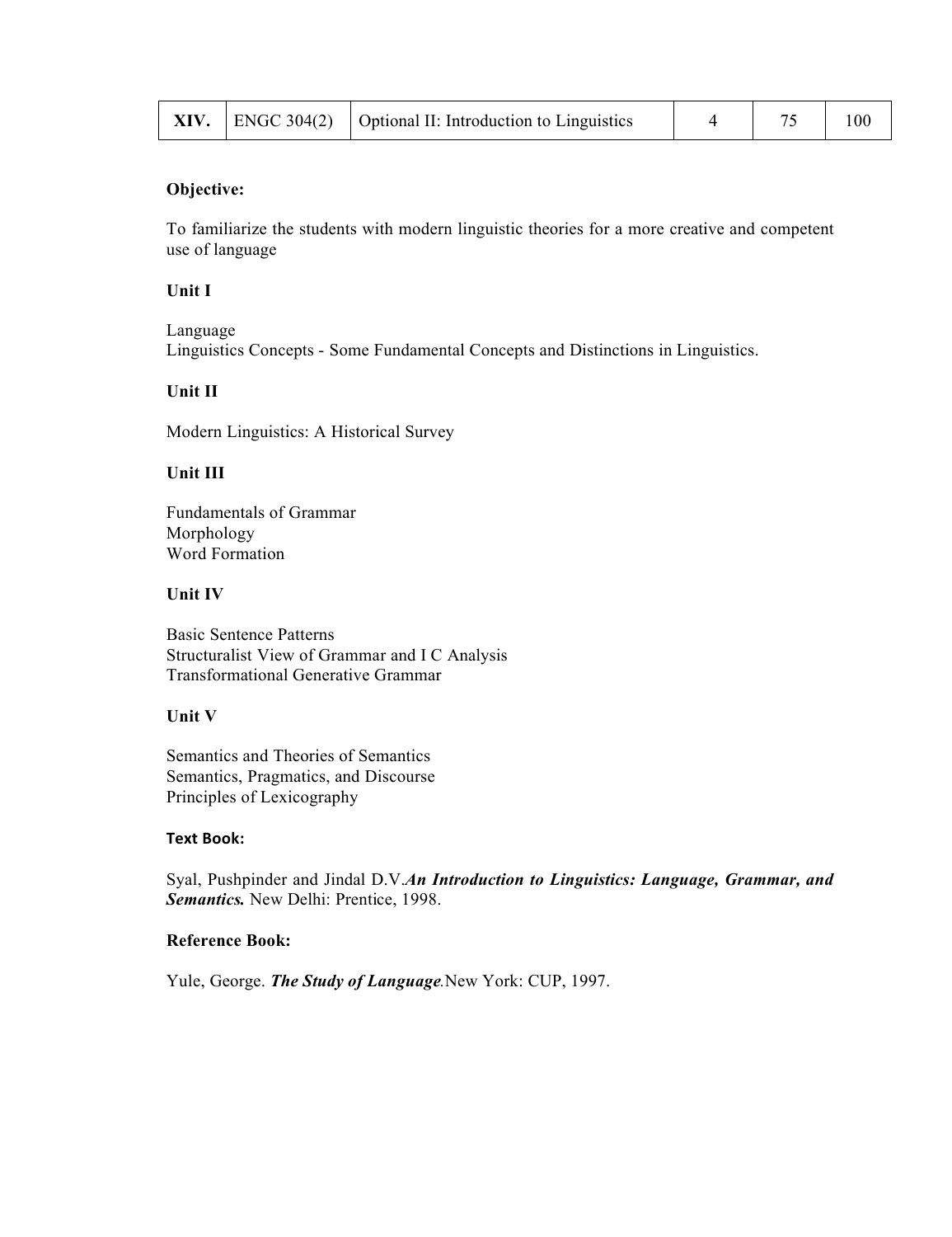|  |  | $\Box$ ENGE 305   Elective: Technical Writing |  |  | 100 |
|--|--|-----------------------------------------------|--|--|-----|
|--|--|-----------------------------------------------|--|--|-----|

To introduce the students to the basics of mechanics and techniques of technical communication

#### **Unit I**

Defining Technical Writing Audience Language and Style, Organization

### **Unit II**

Writing Elements Technical Definitions Technical Descriptions Summaries Graphics Instructions Comparison and Contrast

#### **Unit III**

Forms of Technical Communication Technical Reports Forms, Memos, E-mail Business Letters Presentations The Job Search: Resumes and Letters

#### **Unit IV**

Subjects and Verbs – Subjects/Verbs Agreement – Prepositional Phrases – Pronouns- Pronoun References – Avoiding Shifts – Avoiding Sexism – Modifiers – The Clause and Simple Sentences – Compound Sentences – Complex and Compound-Complex Sentences – Fragments, Run-ons, and Comma Splices – Transition Words - Parallelism

#### **Unit V**

Mechanics of Writings – Capital Letters – Abbreviations and Acronyms – End Punctuation – Commas – Colons and Semicolons – Parenthesis, Dashes, Brackets, Ellipses, Slashes, and Hyphens – Apostrophe – Quotations

#### **Text Book:**

Rutherford, Andrea J. *Basic Communication Skills for Technology*.Delhi:Pearsons, 2001.

#### **Reference Book:**

Mohan, Krishna, and MeenakshiRaman.*Effective English Communication.*New Delhi: Tata McGraw-Hill, 2000.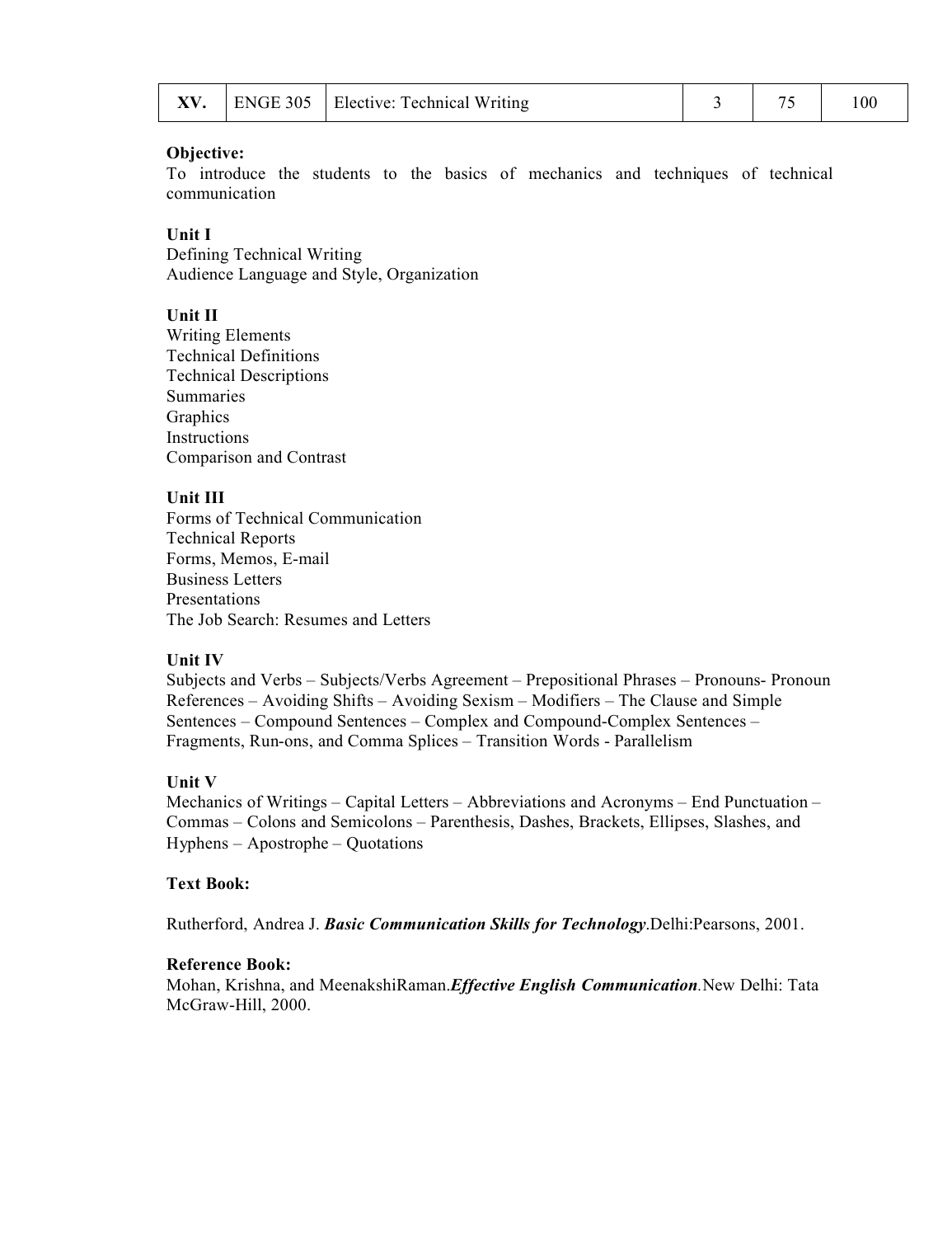| <b>YVI</b><br>AV 1. | <b>SOSC 306</b> | Soft Skills |  | $ -$ | 100 |
|---------------------|-----------------|-------------|--|------|-----|
|---------------------|-----------------|-------------|--|------|-----|

To train students in soft skills in order to enable them to be professionally competent

#### **Unit 1: Soft Skills and Personality Development**

Soft Skills: Meaning and Importance - Hard Skills versus Soft Skills - Self Concept: Self Awareness, Self Development and Self Realisation – Power of Positive Attitude – Etiquette and Manners.

Listening: Types of Listening, Effective Listening and Barriers to Listening – Assertive Communication.

#### **Unit 2: Communication Skills**

Oral Communication: Forms, Types of Speeches and Public Speaking – Presentation: Elements of Effective Presentation and Use of Visual Aids in Presentation.

Written Communication: Strategies of Writing – Business Letters: Form, Structure and Formats – Types of Business Letters – Memos – Agenda and Minutes.

Non-verbal Communication: Body Language and Proxemics.

#### **Unit 3: Interpersonal Skills**

Interpersonal Skills: Relationship Development and Maintenance and Transactional Analysis.

Conflict Resolution Skills: Levels of Conflict and Handling Conflict - Persuasion – Empathy – Managing Emotions – Negotiation: Types, Stages and Skills – Counselling Skills.

#### **Unit 4: Employability Skills**

Goal Setting – Career Planning – Corporate Skills – Group Discussion – Interview Skills – Types of Interview - Email Writing – Job Application – Cover Letter - Resume Preparation.

#### **Unit 5: Professional Skills**

Decision Making Skills – Problem Solving – Emotional Intelligence – Team Building Skills – Team Spirit – Time Management – Stress Management: Resolving Techniques.

#### **References:**

- 1. Ghosh, B.N. *Managing Soft Skills for Personality Development.* (Ed). New Delhi: Tata McGraw Hill Education Pvt. Ltd., 2012.
- 2. Krishna Mohan and Meera Banerji. *Developing Communication Skills.* (2<sup>nd</sup> Edition). New Delhi: MacMillan Publishers India Ltd., 2009.
- 3. Neera Jain and Shoma Mukherji. *Effective Business Communication.* New Delhi: Tata McGraw Hill Education Pvt. Ltd*.,* 2012.
- 4. Rao, M.S. *Soft Skills - Enhancing Employability: Connecting Campus with Cororate***.** New Delhi: I.K International Publishing House Pvt. Ltd., 2011.
- 5. Ashraf Rizwi, M. *Effective Technical Communication.* New Delhi: Tata McGraw Hill Education Pvt. Ltd., 2010.
- 6. Bretag Tracey, Crossman Joanna and Bordia Sarbari. *Communication Skills*. New Delhi: Tata McGraw Hill Education Pvt. Ltd., 2012.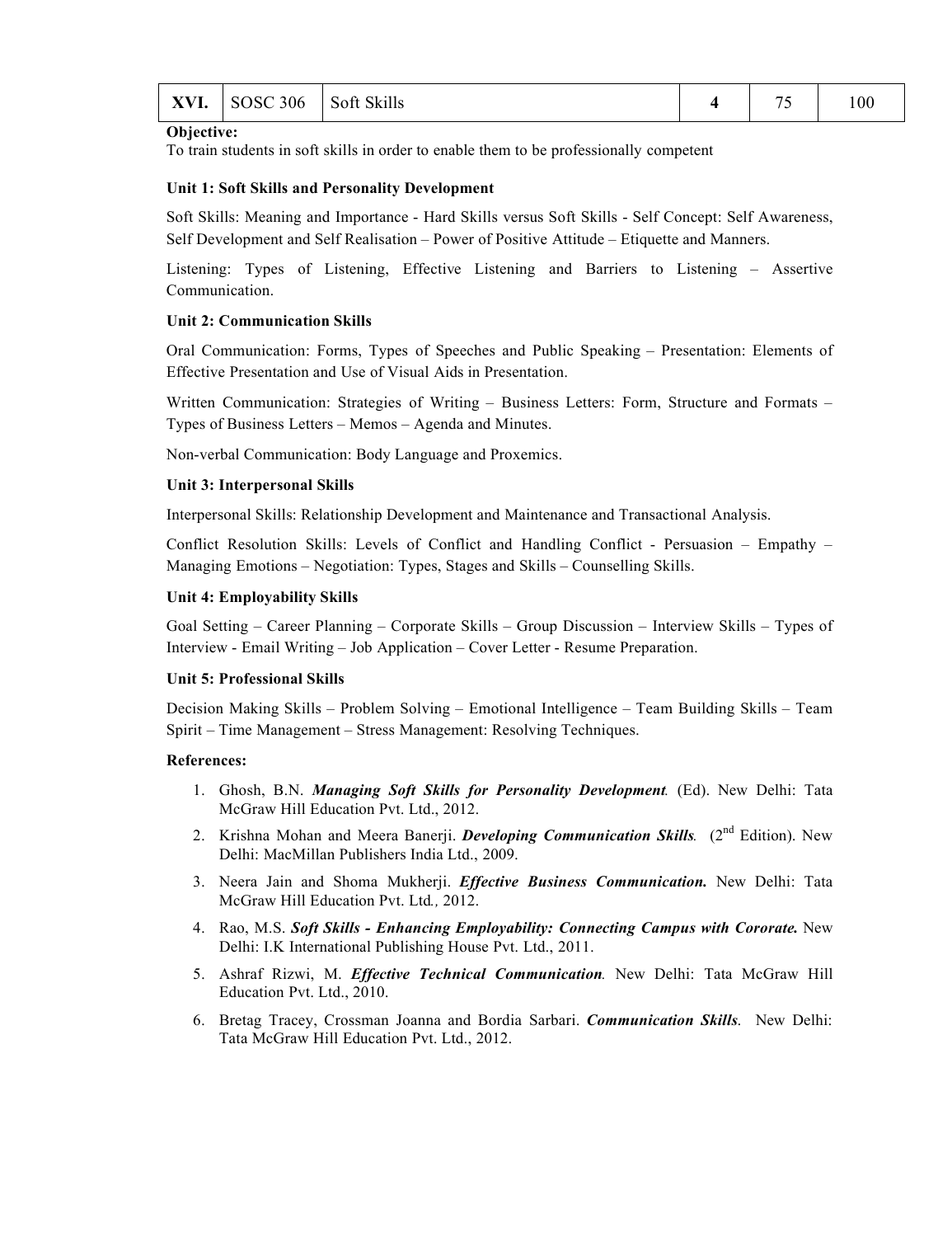|  | $\vert$ XVII.   ENGC 401   Shakespeare | ۲0 | 00 |
|--|----------------------------------------|----|----|
|  |                                        |    |    |

To enable the students to appreciate the genius of Shakespeare which has made him a classic of eternal value; to enable them to know the historical and present day value of Shakespeare, the poet-dramatist

**Unit I**

*Twelfth Night The Merchant of Venice*

**Unit II**

*Hamlet Macbeth*

**Unit III**

*Antony and Cleopatra Measure for Measure*

**Unit IV**

*Henry IV – Part I The Winter's Tale*

**Unit V**

Sonnets from **Peacock – Vol. II** – 12, 33, 53, 54, 65, 73, 90, 94, 107, 116, 144

General Topics on Shakespeare's stage, theatre, audience, fools and clowns, woman characters, and Shakespearean criticism, songs and music.

#### **Reference Books:**

- 1. Bentley, Gerald E. *Shakespeare: A Biographical Handbook .*Yale University Press, 1961.
- 2. Chambers E.K. *William Shakespeare: A Study of Facts and Problems.* London: OUP, 1930.
- 3. Gaiz, Hardis. *An Interpretation of Shakespeare.* Columbia: Lucas Brothers, 1948.
- 4. Kermode, Frank. *Shakespeare's Language.* New Delhi, Penguin Books, 2001.
- 5. Schoembaum, S. William Shakespeare. *A Documentary Life.* New York:OUP, 1975.
- 6. A.C. Bradley, *The Shakespearean Tragedy.* New Delhi: Atlantic Publishers, 2000.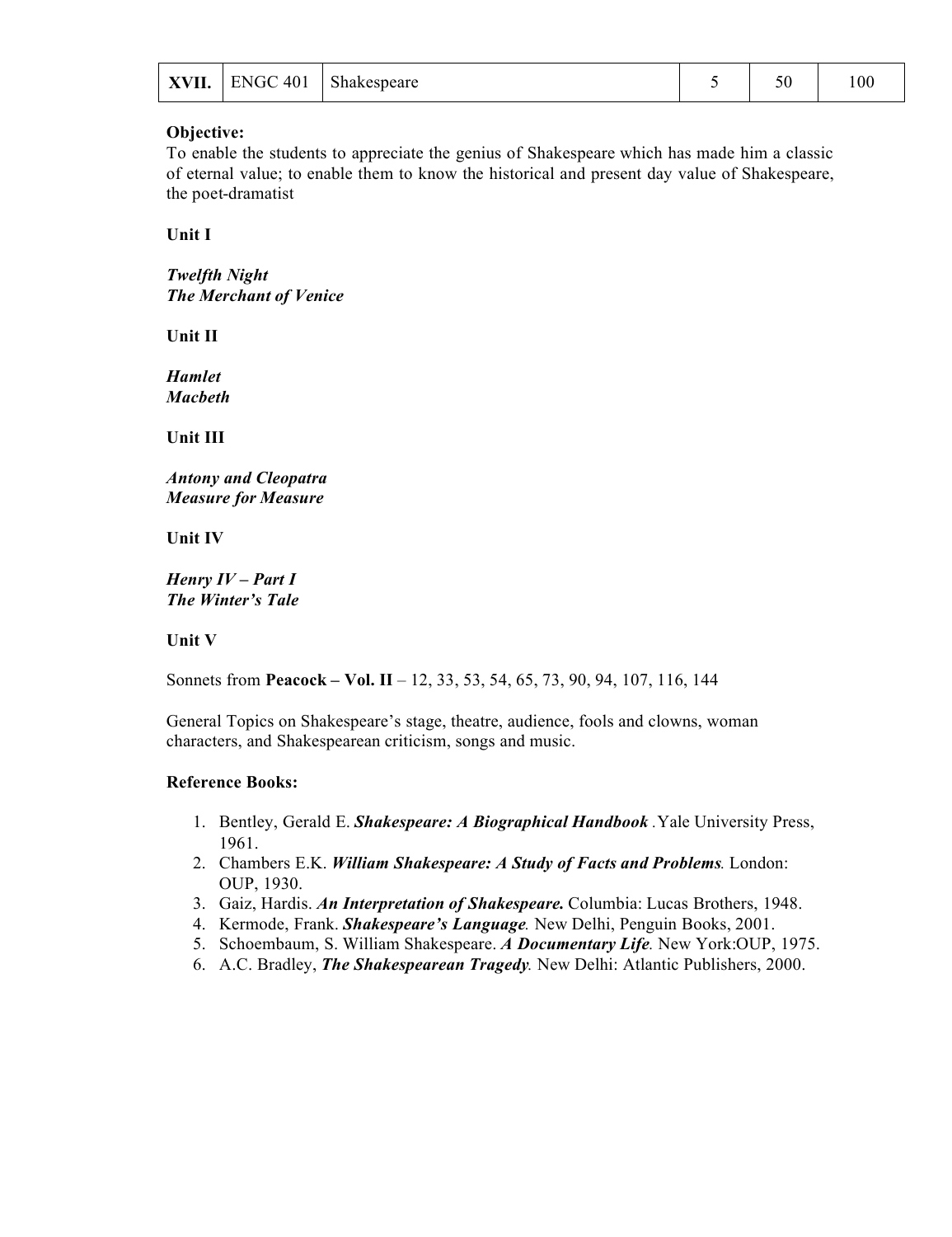|  |  | <b>XVIII.</b>   ENGC 402   Contemporary Literary Theories |  |  | 100 |
|--|--|-----------------------------------------------------------|--|--|-----|
|--|--|-----------------------------------------------------------|--|--|-----|

To introduce the learners to various literary theories that will enable them to interpret and evaluate literary works.

## **Unit I**

Modernism and Post-Modernism

# **Unit II**

Structuralism and Poststructuralism

## **Unit III**

Gender Based Theories

**Unit IV** New Historicism and Cultural Materialism

#### **Unit V**

Reader Oriented Theories

#### **Text Book:**

Krishnasamy. N. et al. *Contemporary Literary Theory***.** Chennai: MacMillan, 2010.

#### **Reference Book:**

Barry, Peter. *Beginning Theory*, New York: MUP, 2009.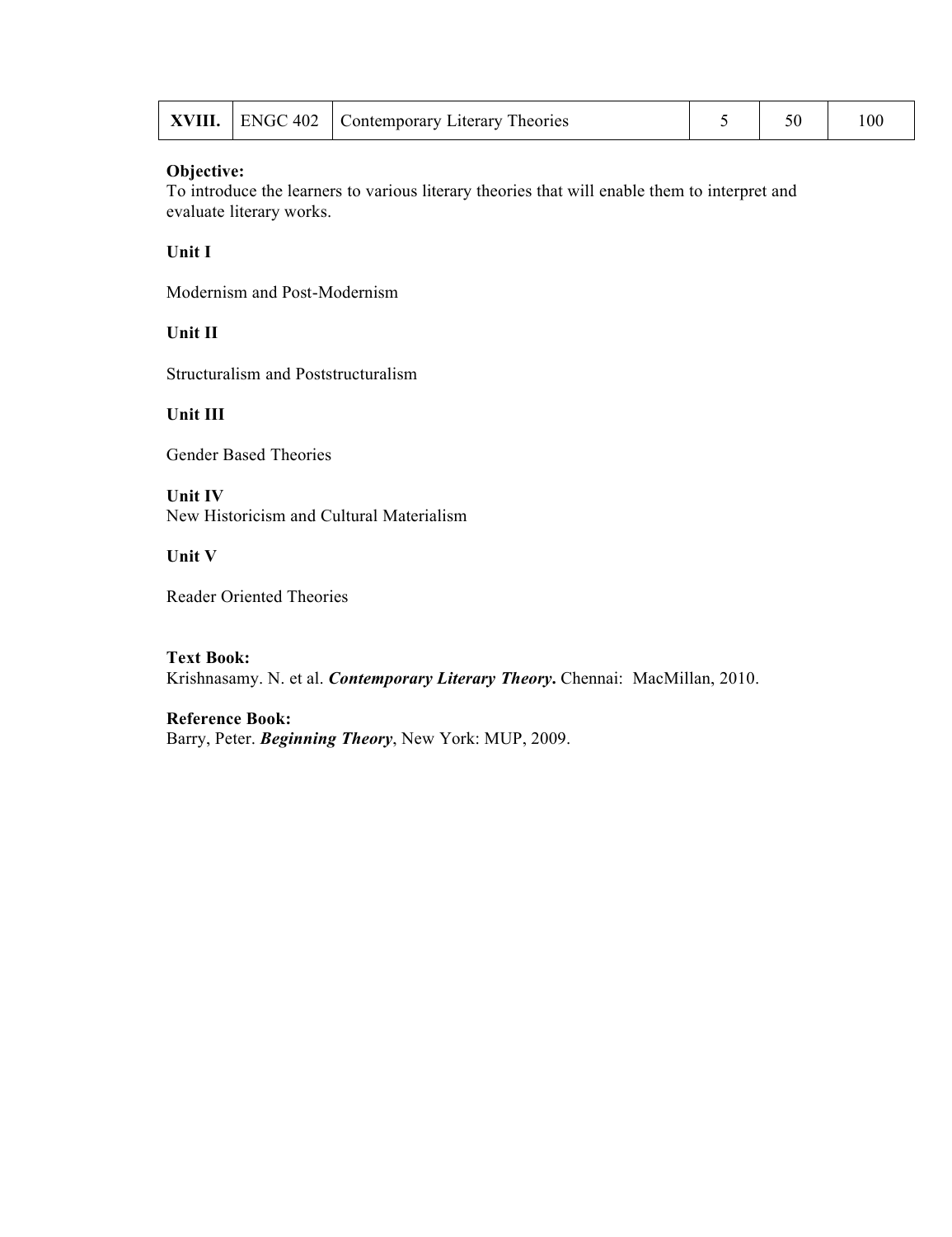| XIX. | ENGC 403   Phonetics and the History of the English |  | !00 |
|------|-----------------------------------------------------|--|-----|
|      | Language                                            |  |     |

To enable the students to have an idea of the growth of English as the world language, as a great borrower, an assimilator, and a propagator, and also to train them in the sounds of the language

### **Unit I**

- 1. The Organs of Speech
- 2. The Description and Classification of the Sounds of English
- 3. Phonemic Transcription

## **Unit II**

- 1. The Phoneme
- 2. The Syllable
- 3. Word Accent

## **Unit III**

- 1. Place of English in the Indo-European Family of Languages
- 2. Characteristics of Old English
- 3. Characteristics of Middle English

# **Unit IV**

- 1. Word Borrowing (Scandinavian, French, Latin and Greek)
- 2. Makers of English (Shakespeare, Milton, Bible Translators)
- 3. History of English Spelling and Spelling Reforms
- 4. Changes in Meaning of Words

### **Unit V**

- 1. Dictionaries and the Growth of Vocabulary
- 2. Evolution of Standard English
- 3. Growth of American English
- 4. English as a Universal Language

### **Text Books:**

- 1. Sethi, J. and P.V. Dhamija. *A Course in Phonetics and Spoken English.* New Delhi: Prentice – Hall, 2005.
- 2. Jones, Daniel. *The Pronunciation of English.* Cambridge: Cambridge UP, 1998.
- 3. Wood, F.T. *An Outline History of the English Language.* Chennai: Macmillan, 1967.

### **Reference Books:**

- 1. A.C. Baugh, **A***History of the English Language.* New Delhi: Allied Publishers, 1997.
- 2. O' Connor, J.D.O. *Better English Pronunciation*. New Delhi: Universal Books, 1997.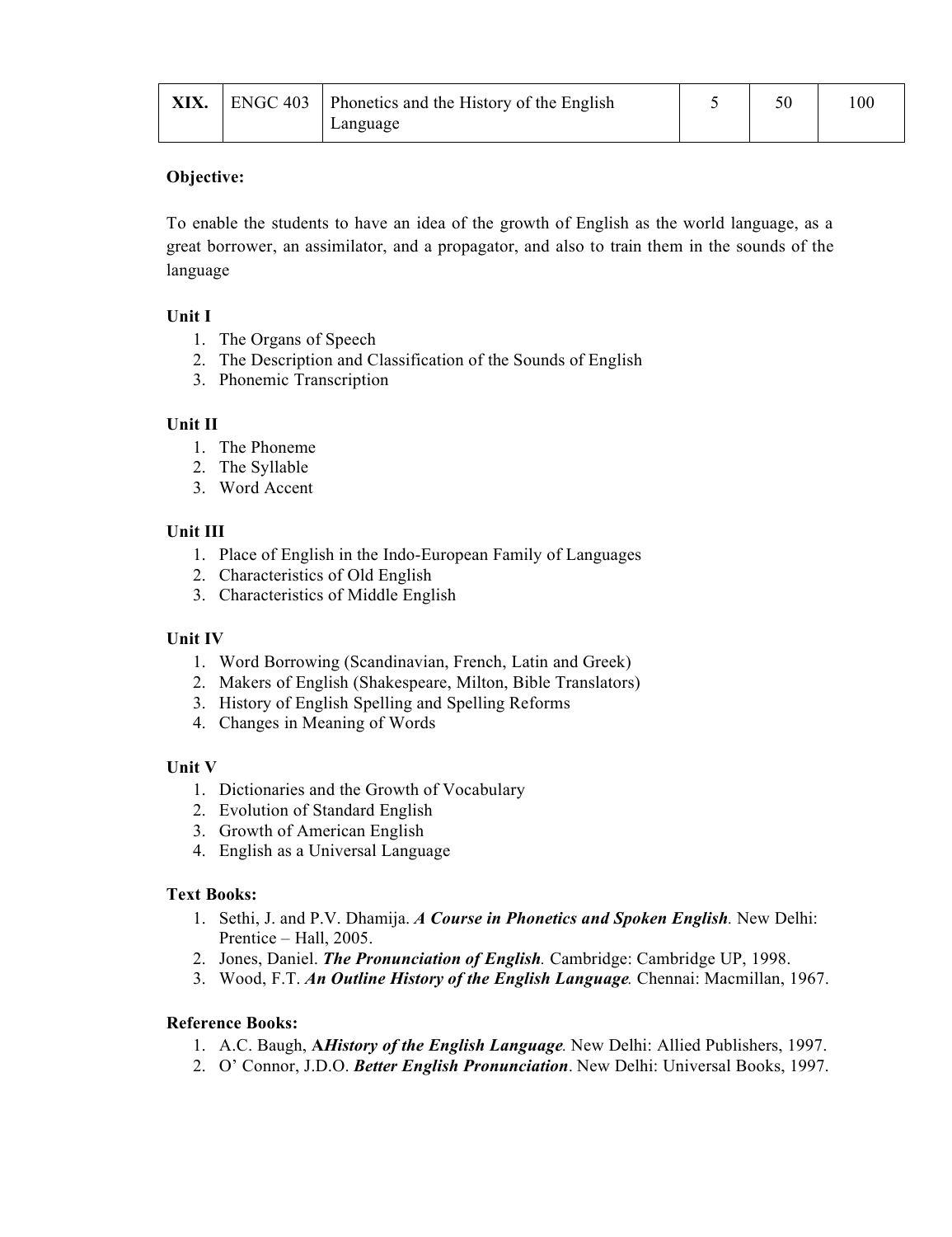|  |  | <b>XX.</b>   ENGC 404(1)   Optional I: Women's Writings |  | 4 50 1 | 100 |
|--|--|---------------------------------------------------------|--|--------|-----|
|--|--|---------------------------------------------------------|--|--------|-----|

To enable the students to get acquainted with gender issues, to reorientate them in literature studies from feminist perspectives, and to introduce them to feminist literary theory so as to understand feminist literary texts.

### **Unit I**

1. Feminism and Feminist literary Criticism: Definitions

2. Historical overview and major themes in Feminist criticism.

(From *A Handbook of Critical Approaches to Literature* (editor) Wilfred L. Guerin et al. pages 196-215)

#### **Unit II**

| Virginia Woolf   | From A Room of One's Own (Chaps. 2 & 3)         |  |  |
|------------------|-------------------------------------------------|--|--|
| Elaine Showalter | "Toward a Feminist Poetics"                     |  |  |
| John Goode       | "Sue Bridehead and the New Woman"               |  |  |
| Kate Millet      | <b>Theory of Sexual Politics (Chap - II)</b>    |  |  |
| Nina Baym        | "Mad Woman and Her Language"                    |  |  |
|                  | (from Feminisms: An Anthology of Literary       |  |  |
|                  | <b>Theory and Criticismeds. R. Warhol and</b>   |  |  |
|                  | Diane Price Herndl pp. 279-291)                 |  |  |
| <b>Unit III</b>  |                                                 |  |  |
| Kamala Das       | "The Old Play House"                            |  |  |
|                  | "The Sunshine Cat"                              |  |  |
| Sylvia Plath     | "Mirror"                                        |  |  |
|                  | "Daddy"                                         |  |  |
| Gwendolyn Brooks | "The Ballad of Pearl May Lee"                   |  |  |
|                  | "A Lovely Love"                                 |  |  |
|                  | "The Queen of the Blues"                        |  |  |
| Anne Sexton      | "The Double Image"<br>"The Sickness Unto death" |  |  |
|                  |                                                 |  |  |

**Unit IV**  Caryl Churchill *Top Girls* Lorraine Hansberry

**Unit - V**  Arundathi Roy *The God of Small Things*

**The Dark Holds No Terrors**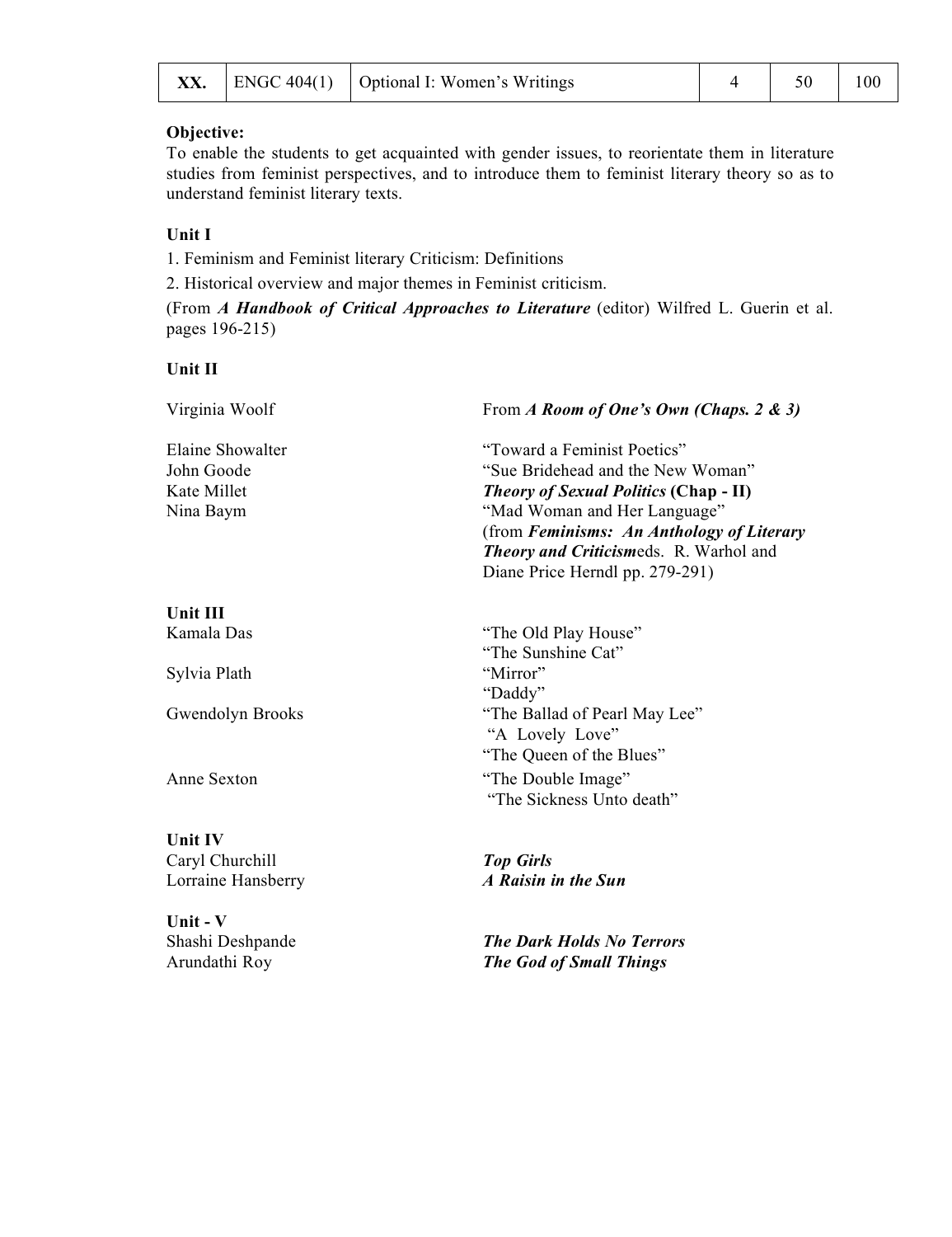| XX. | $ $ ENGC 404(2) | Eco Studies in Literature |  |  |  |
|-----|-----------------|---------------------------|--|--|--|
|-----|-----------------|---------------------------|--|--|--|

To enable the students to get acquainted with ecological issues, and to introduce them to eco literary theory so as to understand ecoliterature

### **Unit I**

| William Shakespeare | "Sweet are the uses of Adversity" from As You Like It |
|---------------------|-------------------------------------------------------|
| William Cowper      | "God Made the Country"                                |
| William Wordsworth  | "Michael"                                             |
| W. H. Davies        | "Leisure"                                             |

### **Unit II**

| Toru Dutt    | "Our Casuarina Tree" |
|--------------|----------------------|
| Robert Frost | "Birches"            |
| Wole Soyinka | "Dedication"         |
| AD. Hope     | "Death of a Bird"    |
| Gieve Pate   | "On Killing a Tree"  |
|              |                      |

### **Unit III**

| Thoreau        | "Higher Laws" From Walden |
|----------------|---------------------------|
| Wangari Mathai | Nobel Lecture             |
| Charles C.Mann | "State of the Species"    |

### **Unit IV**

| Tagore       | Mukta Dhara                   |
|--------------|-------------------------------|
| Wole Soyinka | <b>The Lion and the Jewel</b> |

### **Unit V**

| Arthur Herzog   | <b>Heat</b>           |
|-----------------|-----------------------|
| Margaret Atwood | The Year of the Flood |

#### **Reference Books**

Buell, Lawrence. *The Environmental Imagination: Thoreau, Nature Writing, and the Formation of American Culture*. Cambridge, MA and London, England: Harvard UP, 1995.

Williams, Raymond. *The Country and the City.* London: Chatto and Windus, 1973.

Clark, Thomas. *The Cambridge Introduction to Literature and the Environment*. Cambridge: Cambridge UP, 2011